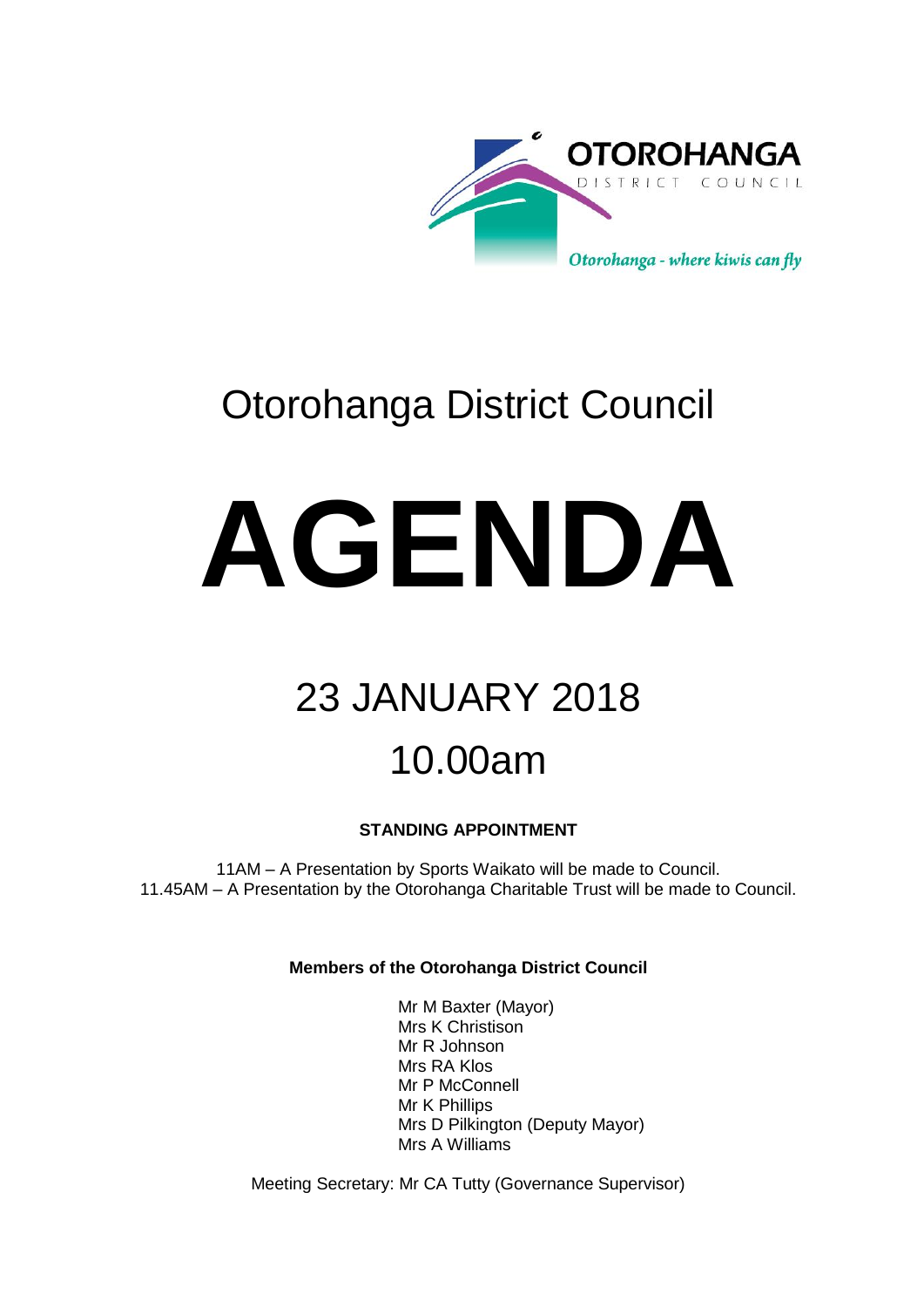#### **OTOROHANGA DISTRICT COUNCIL**

23 January 2018

Notice is hereby given that an Ordinary meeting of the Otorohanga District Council will be held in the Council Chambers, 17 Maniapoto Street, Otorohanga on Tuesday 23 January 2018 commencing at 10am.

16 January 2018

**DC Clibbery CHIEF EXECUTIVE** 

#### **AGENDA**

**ORDER OF BUSINESS:**

| <b>ITEM</b>                    | <b>PRECIS</b>                                                                 | <b>PAGE</b> |
|--------------------------------|-------------------------------------------------------------------------------|-------------|
| <b>PRESENT</b>                 |                                                                               |             |
| <b>IN ATTENDANCE</b>           |                                                                               |             |
| <b>APOLOGIES</b>               |                                                                               |             |
| <b>OPENING PRAYER</b>          |                                                                               |             |
|                                | PUBLIC FORUM (UP TO 30 MINUTES)                                               |             |
|                                | <b>ITEMS TO BE CONSIDERED IN GENERAL BUSINESS</b>                             |             |
|                                | <b>CONFIRMATION OF MINUTES - OTOROHANGA DISTRICT COUNCIL 19 DECEMBER 2017</b> |             |
|                                | - KAWHIA COMMUNITY BOARD 15 DECEMBER 2017                                     |             |
|                                | - OTOROHANGA COMMUNITY BOARD 21 DECEMBER 2017                                 |             |
| <b>MATTERS ARISING</b>         |                                                                               |             |
| <b>DECLARATION OF INTEREST</b> |                                                                               |             |

#### **REPORTS**

| <b>ITEM 229</b> | <b>PROPOSED DEFERRAL OF METERED WATER CHARGES</b>                                                         | $\mathbf{2}$ |
|-----------------|-----------------------------------------------------------------------------------------------------------|--------------|
| <b>ITEM 230</b> | ANIMAL CONTROL OFFICERS REPORT FOR JULY TO DECEMBER<br>2017)                                              | 4            |
| <b>ITEM 231</b> | <b>PLANNING REPORT FOR JULY TO DECEMBER 2017</b>                                                          | 4            |
| <b>ITEM 232</b> | <b>BUILDING CONTROL REPORT FOR JULY TO DECEMBER</b>                                                       | 4            |
| <b>ITEM 233</b> | <b>ENVIRONMENTAL HEALTH OFFICER/LIQUOR LICENSING</b><br><b>INSPECTOR'S REPORT FOR OCTOBER TO DECEMBER</b> | 4            |
| <b>ITEM 234</b> | <b>MATTERS REFERRED - 19 DECEMBER 2017</b>                                                                | 5            |
| <b>ITEM 235</b> | <b>CONFIDENTIAL MOTION TO EXCLUDE THE PUBLIC</b>                                                          | 6            |
|                 | <b>GENERAL</b>                                                                                            | 6            |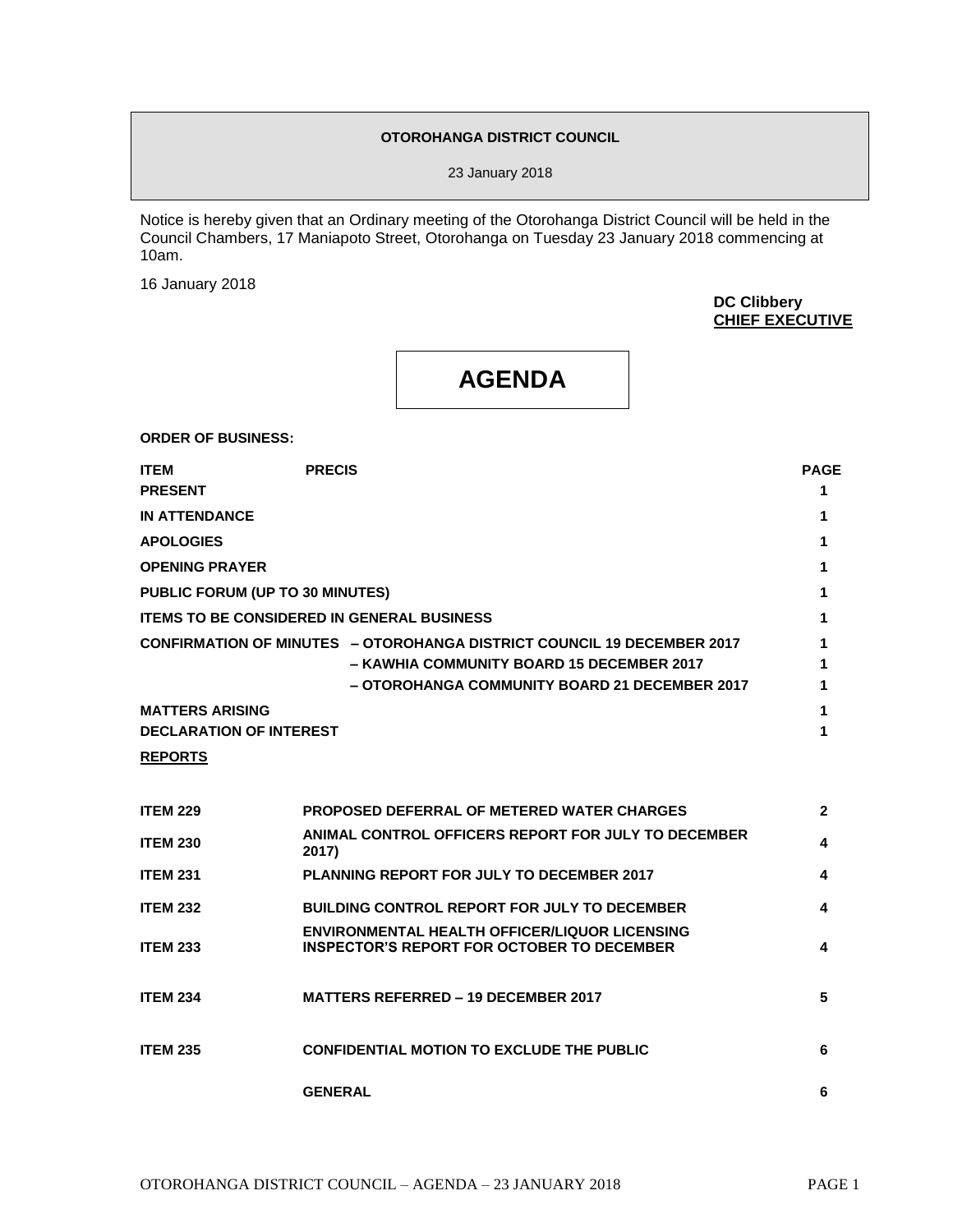#### **REPORTS**

| <b>ITEM 229</b> | <b>PROPOSED DEFERRAL OF METERED WATER CHARGES</b>                  |
|-----------------|--------------------------------------------------------------------|
| To:             | <b>Mayor and Councillors</b><br><b>Otorohanga District Council</b> |
| From:           | <b>Chief Executive</b>                                             |
| Date:           | <b>23 January 2018</b>                                             |

#### **Relevant Community Outcomes**

- Ensure services and facilities meet the needs of the Community
- Promote the local economy and opportunities for sustainable economic development

#### **Executive Summary**

It is proposed that the implementation of metered water charges for all water users in Otorohanga (including residential properties) is delayed.

#### **Staff Recommendation**

It is recommended that:

The implementation of 'universal' metered water charges for all properties connected to the Otorohanga Community water supply is deferred for a further 12 months until 1 July 2019 to enable residential water users be better prepared for the change.

#### **Report Discussion**

Another round of water meter readings in Otorohanga has recently been completed, and as we do so we are progressively finding errors in the water consumption data had been previously gathered.

One such case was where a number of recently developed properties that had extremely high levels of water consumption in the first meter reading period were found to have hugely reduced consumptions over the most recent period, which we believe was due to the fact that the contractor who installed those meters when the houses were built (which was not Council's contractor) had installed pre-used water meters that had already recorded several thousand cubic metres, which when first read suggested that those properties had used massive amounts of water.

Another issue is the seasonal variation of water consumption. The annual estimates of individual water consumption that we have thus far made were based on extending the data from only part of a year to a full annual period, and this will never be completely reliable. Recent weather is not considered to have been typical and as such there is a possibility that recent consumption by properties may not reliably reflect their more normal level of use.

The level of water use affects the schedule of charges for water use that will be applied, and it is believed that more data is needed before these charges can be reliably set.

A further source of potential confusion for ratepayers is that water charges over different billing periods of each year can be very variable. If for example 4 billing periods are conducted in a year, each bill would have one-quarter of the fixed annual charge, but the charges for water used over the 'free' allocation may only kick in during the later billing periods in a year, after the total use of water has exceeded the 'free' allocation. For example a user taking around 400 cubic metres per year (a relatively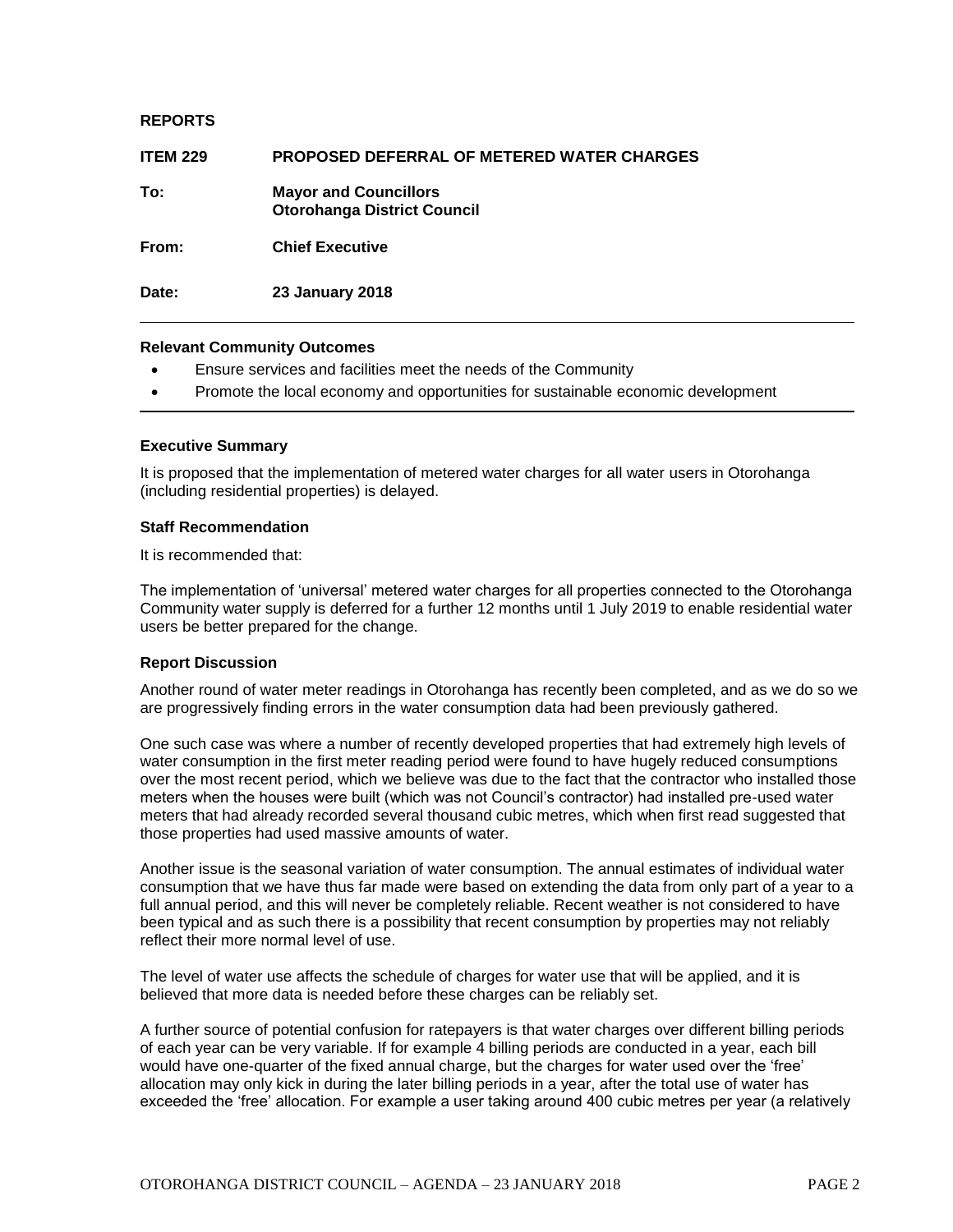high level) might find their quarterly charges being something like \$70, \$70, \$270, \$230. For some people of limited means such a 'sting in the tail' of a year could be problematic if not anticipated.

Taking these factors together it is believed that the community may not be fully prepared for the introduction of metered water charges on 1 July 2018, and consider that it would be preferable for all water users to have a full year of more reliable information on their water use and the likely associated charges before we actually put those charges in place.

It is also believed that one of the two factors motivating the introduction of metered water charges increasing water use efficiency to free up water to support the growth of the community – is not likely to be desperately needed in Council's 2018/19 financial year, due to the delays that have occurred in respect of the Westridge subdivision extension and the dairy factory (if it proceeds).

A suggestion was therefore made to the Otorohanga Community Board that the introduction of metered charges for all properties in Otorohanga should be delayed for a further year, to 1 July 2019, so that the community could be prepared for the new charges by a final full year of reliable dummy bills that would closely reflect what they would be paying the following year, so that the potential for surprises is minimised as much as possible.

The Board informally signalled its agreement with this approach, and having done so this matter is now referred to Council for formal approval.

Whilst there may be some people in the community who are using small quantities of water and would therefore like metered charges implemented as soon as possible, it is believed that there will be greater benefit in delaying the onset of those charges so that more substantial users of water who will pay more under the new system will have a relatively clear picture of what those charges are likely be before they find themselves faced with the associated bills.

**Dave Clibbery CHIEF EXECUTIVE**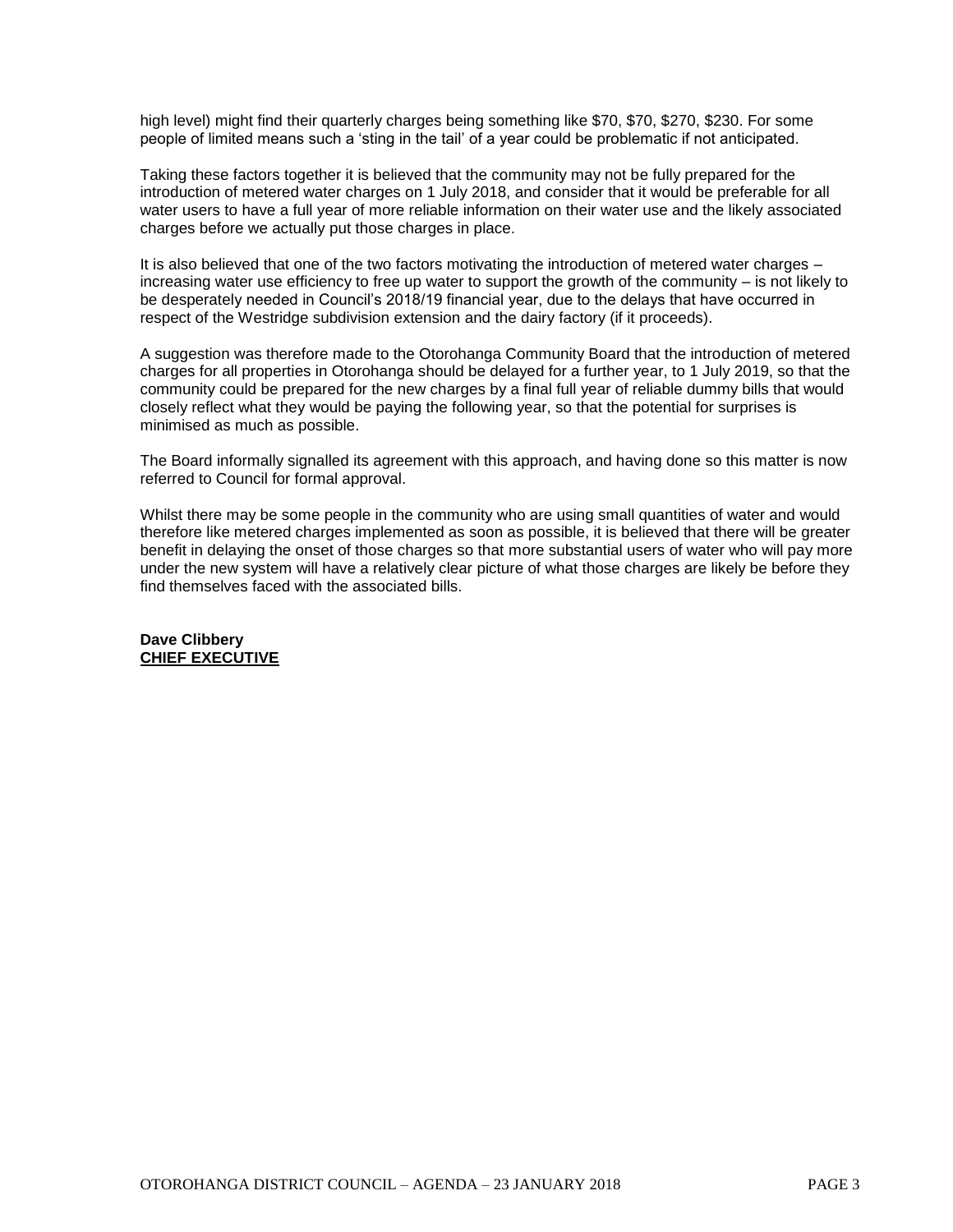#### *PAGE REFERENCE TO REPORTS LINKED TO THE FOLLOWING ITEM NUMBERS (COMBINED WITH MASTER AGENDA)*

**ITEM 230 ANIMAL CONTROL OFFICERS REPORT FOR JULY TO DECEMBER 2017 -** PAGE 7

- **ITEM 231 PLANNING REPORT FOR JULY TO DECEMBER 2017 –** PAGE 9
- **ITEM 232 BUILDING CONTROL REPORT FOR JULY TO DECEMBER 2017** PAGE 13
- **ITEM 233 ENVIRONMENTAL HEALTH OFFICER/LIQUOR LICENSING INSPECTOR'S REPORT FOR OCTOBER TO DECEMBER -** PAGE 18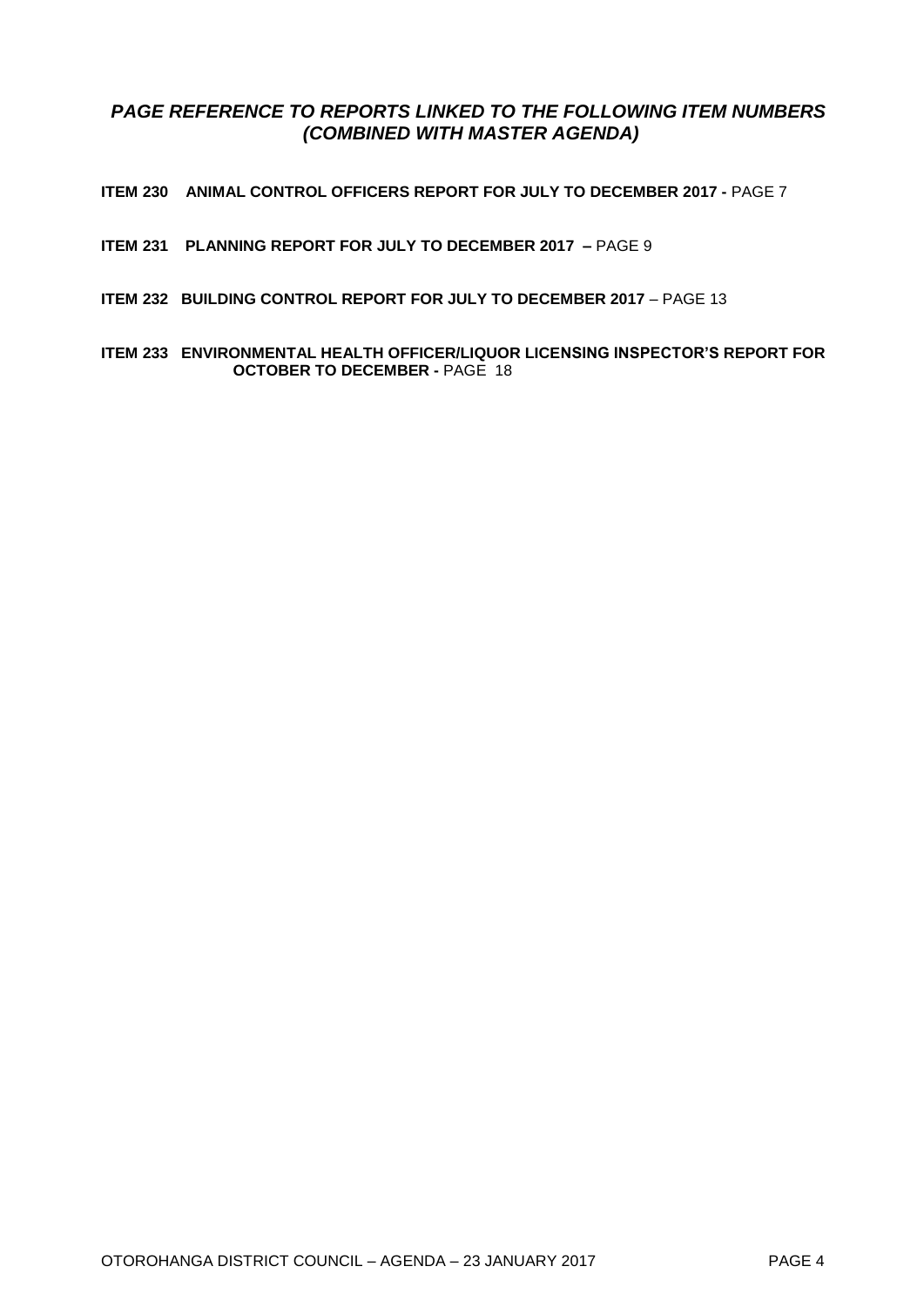#### **ITEM 234 ODC MATTERS REFERRED FROM 19 DECEMBER 2017**

**To: Mayor and Councillors Otorohanga District Council**

**From: Governance Supervisor**

**Date: 23 January 2018**

#### **COUNCIL**

21 MARCH 2017

To consider options for Council representation on the WDHB Consumer Council Group, at the appropriate time.

#### 19 DECEMBER 2017

In a workshop meeting to give consideration to the recording of minutes of both Boards and Council.

#### **CHIEF EXECUTIVE**

18 JULY 2017

To report to the next meeting of Council on the new service agreement with the Otorohanga District Development Board.

#### **ENGINEERING MANAGER**

21 NOVEMBER 2017

To investigate the issue of trucks parking outside Prescott Holden blocking visibility at the intersection of SH3/ Te Kanawa Street

**CA Tutty GOVERNANCE SUPERVISOR**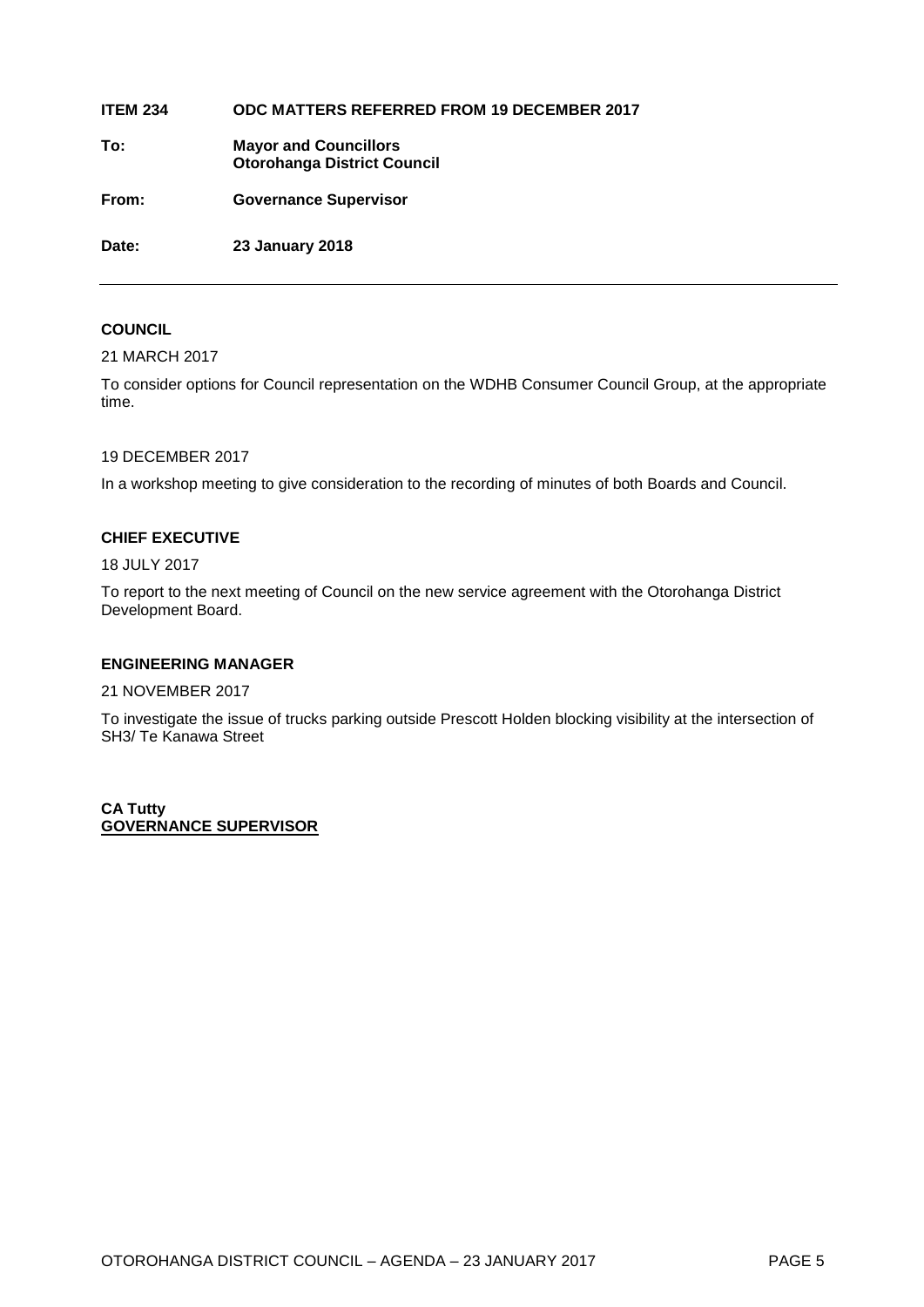#### **ITEM 235 MOTION TO EXCLUDE THE PUBLIC**

**To: Mayor and Councillors Otorohanga District Council**

**From: Chief Executive**

**Date: 23 January 2018**

#### **REASON FOR CONFIDENTIALITY**

| <b>Grounds</b>                                                                                                                                                                                                                                                                                     | Reason                                                                                                                                                                                 |
|----------------------------------------------------------------------------------------------------------------------------------------------------------------------------------------------------------------------------------------------------------------------------------------------------|----------------------------------------------------------------------------------------------------------------------------------------------------------------------------------------|
| Section 48(1) of the Local<br>Government Official Information<br>and Meetings Act 1987, which<br>permits the meeting to be<br>closed to the public for<br>business relating to the<br>following grounds: -                                                                                         | Subject to sections 6, 8 and 17 of<br>the Local Government Official<br>Information Act 1987, the<br>withholding of the information is<br>necessary to:                                 |
| 48(1d) That the exclusion of<br>the public from the whole or<br>the relevant part of the<br>proceedings of the meeting is<br>necessary to enable the local<br>authority to deliberate in<br>private on its decision or<br>recommendation in any<br>proceedings to which this<br>paragraph applies. | 7(2i) Enable any local authority<br>holding the information to carry out,<br>without prejudice or disadvantage,<br>negotiations (including commercial<br>and industrial negotiations). |

**GENERAL**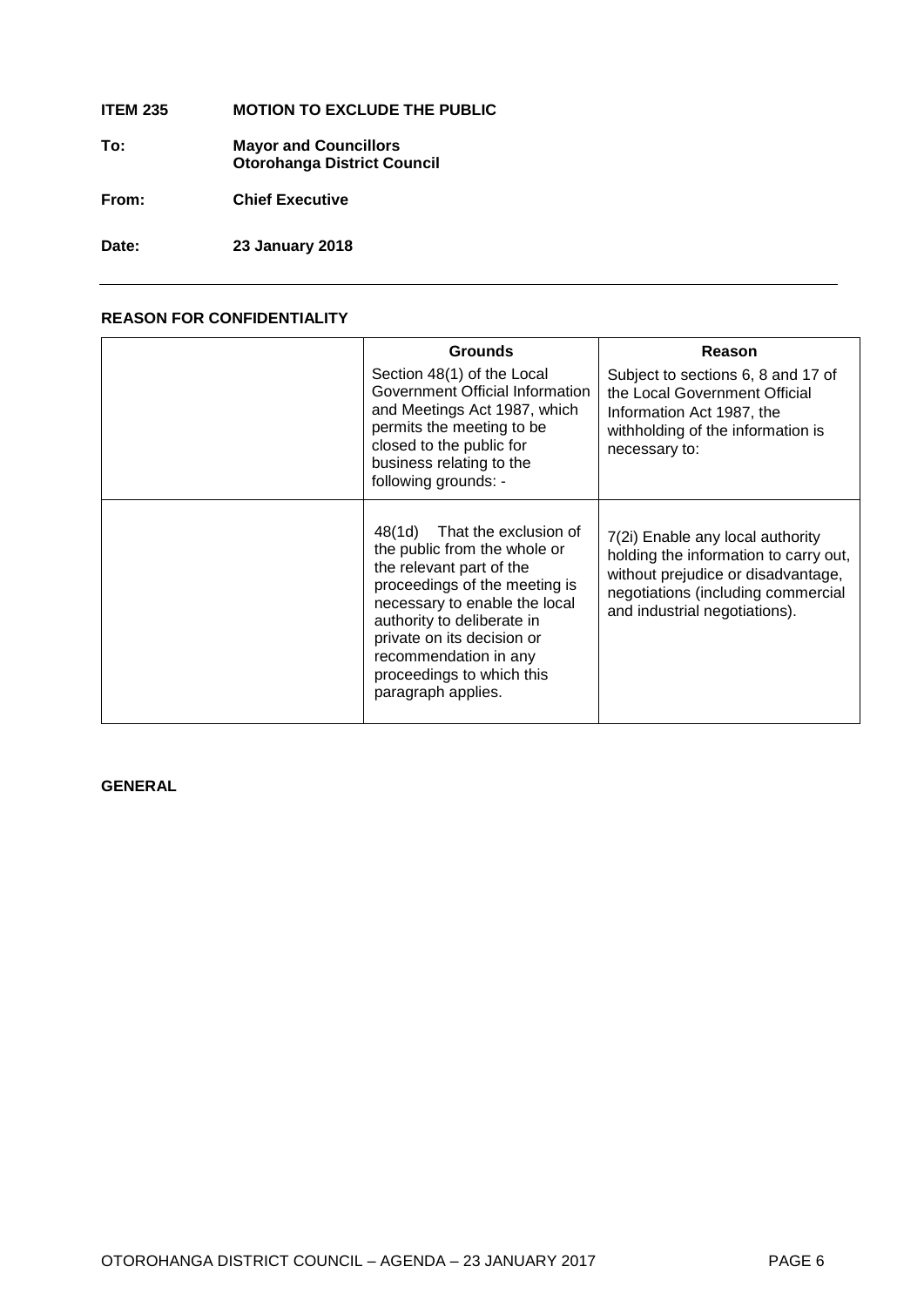**ITEM 230 ANIMAL CONTROL OFFICERS REPORT FOR JULY TO DECEMBER 2017 To: His Worship the Mayor & Councillors Otorohanga District Council From: Environmental Services Manager**

**Date: 23 January 2018**

#### **Relevant Community Outcomes**

- The Otorohanga District is a safe place to live
- Ensure services and facilities meet the needs of the Community
- Recognise the importance of the Districts rural character

#### **Executive Summary**

A report from the Environmental Services Manager on Dog and Animal Control activities in the District for the period July to December 2017.

#### **Staff Recommendation**

It is recommended that:

The Environmental Services Manager's report on Dog and Animal Control activities for third and fourth quarters of 2017 be received.

#### **Report Discussion**

|    |                                                         | July | <b>August</b> | <b>September</b> |
|----|---------------------------------------------------------|------|---------------|------------------|
| 1. | No. of Registration Notices issued                      | 6    | 15            |                  |
| 2. | No. of Property visits for Registration Checks - Rural  | 11   | 17            | 12               |
| 3. | No. of Property visits for Registration Checks - Urban  | 36   | 47            | 31               |
| 4. | No. of Property visits for SOS                          | 5    | 2             |                  |
| 5. | No. of Property visits for Two Dog Permit               |      |               |                  |
| 6. | No. of Complaints - Dogs Actioned                       | 17   | 26            | 24               |
| 7. | No. of Complaints - Stock Actioned                      | 5    | 9             | 8                |
| 8. | No. of Street Patrols Night - Otorohanga                | 4    | 4             |                  |
| 9. | No. of Street Patrols Day - Otorohanga/Kawhia           | 52   | 44            | 50               |
|    | 10. No. of Enquiries - Registration/Dog Control/General | 22   | 26            | 24               |
|    | 11. No. of Dogs Impounded                               | 18   | 14            | 6                |
|    | 12. No. of Stock Impounded                              | 0    | 2             |                  |
|    | 13. No. of Written and Verbal Warnings                  | 8    | 14            |                  |
|    | 14. No. of Infringement Notices Issued                  |      | 3             |                  |
|    | 15. No. of Call Outs                                    |      |               |                  |
|    |                                                         |      |               |                  |

#### **Registration Update**

The annual payment for dog registration was due on 1 August 2017 with a late payment penalty of 50% payable after that date. This year we had received 2011 registrations before the late payment penalties were imposed. At the end of September 2017 the total number of dogs registered was 2239. Compliments are due to our Customer Service staff who actioned all of these transactions as the registration process involves a large amount of data entry and updating of existing databases. Details of dogs and owners are required to be held on our own regulatory system and the National Dog Database.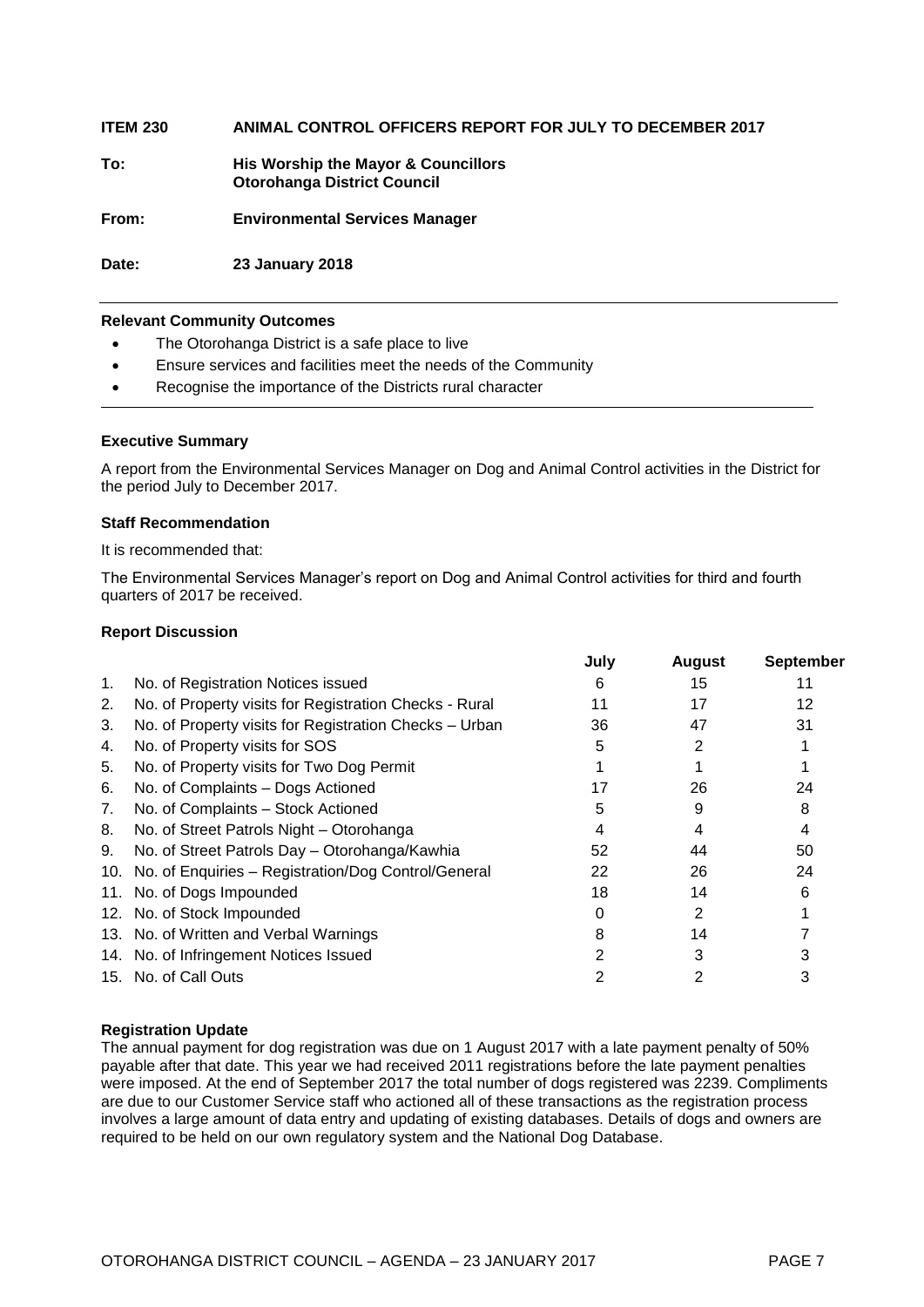|             |                                                        | Oct | <b>Nov</b> | <b>Dec</b> | <b>Totals for</b><br>2017 |
|-------------|--------------------------------------------------------|-----|------------|------------|---------------------------|
| 1.          | No. of Registration Notices issued                     | 10  | 6          | 5          | 89                        |
| 2.          | No. of Property visits for Registration Checks - Rural | 10  | 10         | 14         | 192                       |
| 3.<br>Urban | No. of Property visits for Registration Checks -       | 32  | 35         | 21         | 329                       |
| 4.          | No. of Property visits for SOS                         | 0   |            | 0          | 21                        |
| 5.          | No. of Property visits for Two Dog Permit              | 0   | 0          | 0          | 6                         |
| 6.          | No. of Complaints - Dogs Actioned                      | 25  | 30         | 22         | 267                       |
| 7.          | No. of Complaints - Stock Actioned                     | 10  | 10         | 4          | 98                        |
| 8.          | No. of Street Patrols Night - Otorohanga               | 4   | 4          | 4          | 49                        |
| 9.          | No. of Street Patrols Day - Otorohanga/Kawhia          | 47  | 40         | 43         | 546                       |
| 10.         | No. of Enquiries - Registration/Dog Control/General    | 35  | 30         | 22         | 334                       |
| 11.         | No. of Dogs Impounded                                  | 17  | 10         | 11         | 145                       |
|             | 12. No. of Stock Impounded                             | 0   | 0          | 0          | 6                         |
|             | 13. No. of Written and Verbal Warnings                 | 14  | 15         | 1          | 142                       |
|             | 14. No. of Infringement Notices Issued                 | 7   | 1          |            | 37                        |
|             | 15. No. of Verbal Warnings - Dog Control               | 3   | 3          | 5          | 23                        |

#### **Registration Update**

At the end of December 2017 the tally of registered dogs had risen to 2367. We currently have 75 dogs on our database that are not registered. The owners of 42 of these dogs have entered into time payment agreements. These dogs become registered once the fees are paid in full. Enforcement action is ongoing with regard to the remaining defaulters.

There are currently one dangerous dog and 42 menacing dogs registered in Otorohanga District.

#### **AR Loe ENVIRONMENTAL SERVICES MANAGER**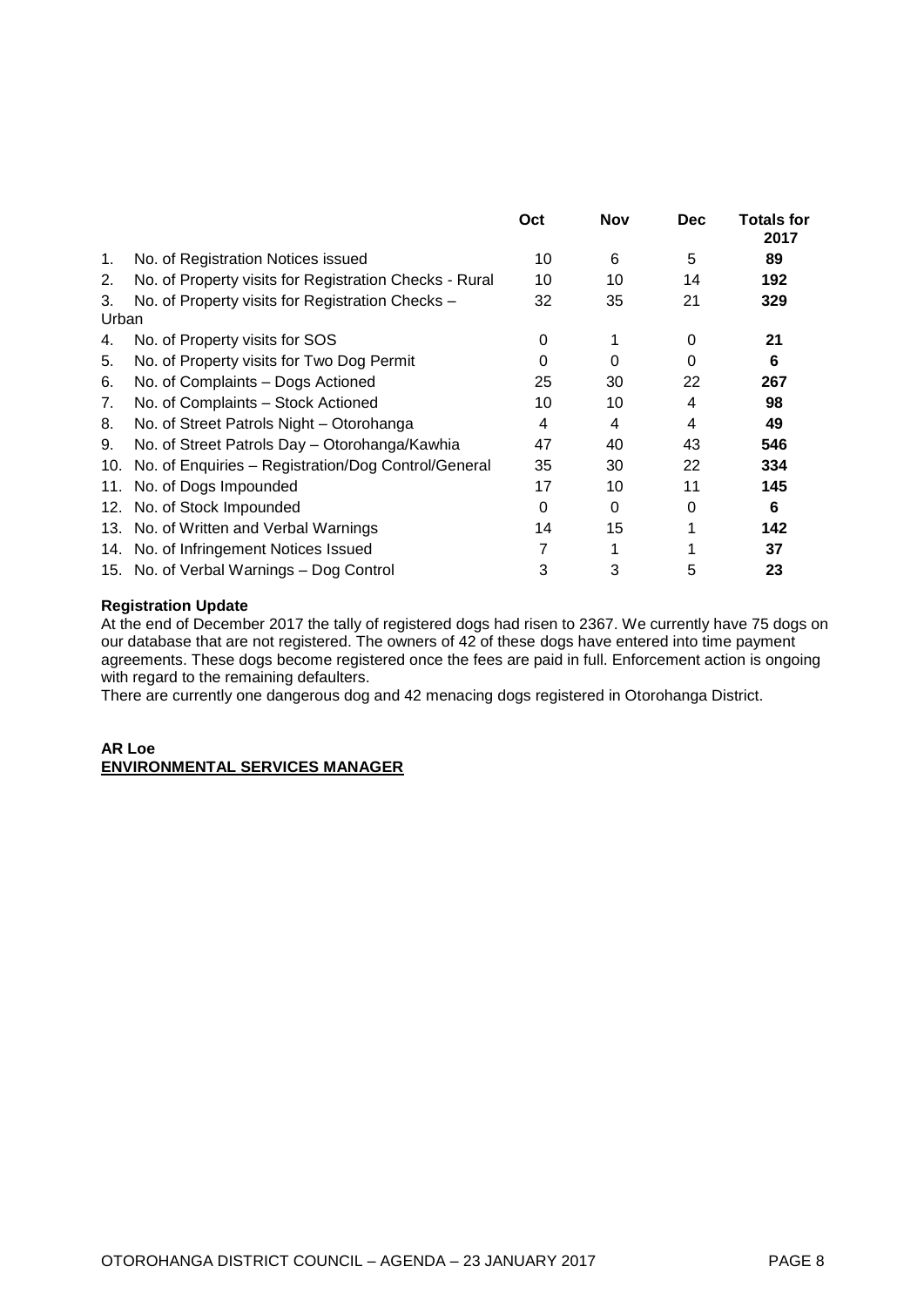| <b>ITEM 231</b> | <b>PLANNING REPORT FOR JULY TO DECEMBER 2017</b>                          |
|-----------------|---------------------------------------------------------------------------|
| To:             | His Worship the Mayor & Councillors<br><b>Otorohanga District Council</b> |
| From:           | <b>Environmental Services Manager</b>                                     |
| Date:           | <b>23 January 2018</b>                                                    |

#### **Relevant Community Outcomes**

- Manage the natural and physical environment in a sustainable manner
- Protect the special character of our harbours and their catchments
- Recognise the importance of the Districts rural character

#### **Executive Summary**

Reporting on Resource Consents granted under Delegated Authority for the period 1 July to 24 December 2018.

#### **Staff Recommendation**

It is recommended that:

The Planning Report for the third and fourth quarters of 2017 be received.

#### **Report Discussion**

**July to September 2017:** During this quarter 16 consents (10 Land Use, 6 Subdivision) were granted under Delegated Authority as set out in the table below. These approvals compare with 17 consents (12 Land Use, 5 Subdivision) granted in the same period of 2016.

#### **Decisions by Ward – July to September**

|                   | <b>Land Use</b> | <b>Subdivision</b> |
|-------------------|-----------------|--------------------|
| Wharepuhunga      |                 |                    |
| Kio Kio Korakonui |                 |                    |
| Waipa             |                 |                    |
| Otorohanga        |                 |                    |
| Kawhia Tihiroa    |                 |                    |
| <b>Total</b>      |                 |                    |

**October to December 2017:** During this quarter 21 consents (14 Land Use, 7 Subdivision) were granted under Delegated Authority as set out in the table below. These approvals compare with 20 consents (15 Land Use, 5 Subdivision) granted in the final quarter of 2016.

Decisions of note during this period are the new Hotel on Jervois Street Kawhia, the widening of the bridge at Waikeria Road and earthworks to form the building site for the Otorohanga Medical Centre. Although final decisions are still pending the final day of the Hearing on the Waikeria Expansion Project was held in Hamilton on 31 October and the last day of the Hearing for the Happy Valley Dairy factory was held in Otorohanga on 18 December. Final decisions on both projects are expected in February 2018.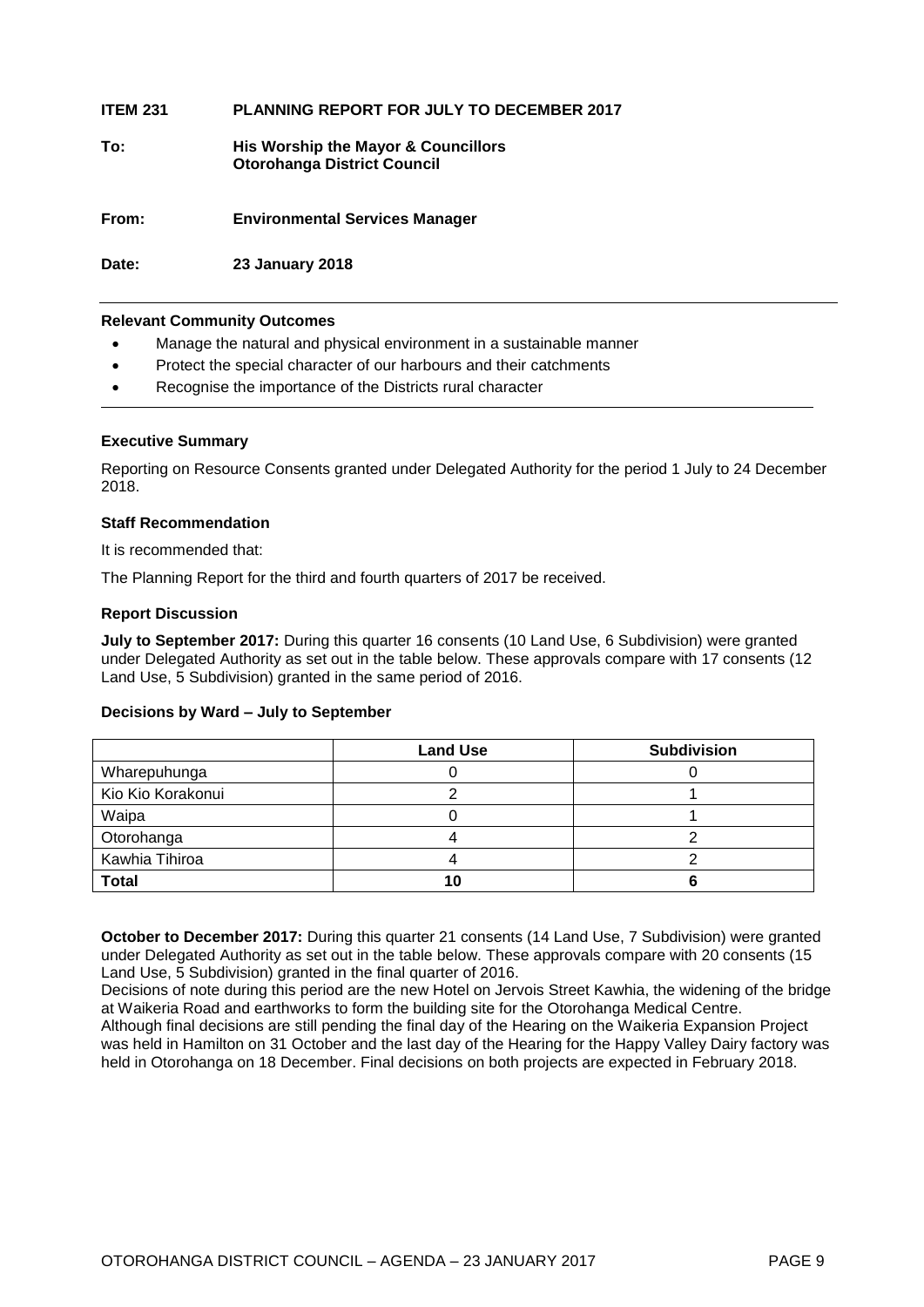#### **Decisions by Ward – October to December**

|                   | <b>Land Use</b> | <b>Subdivision</b> |
|-------------------|-----------------|--------------------|
| Wharepuhunga      |                 |                    |
| Kio Kio Korakonui |                 |                    |
| Waipa             |                 |                    |
| Otorohanga        |                 |                    |
| Kawhia Tihiroa    |                 |                    |
| <b>Total</b>      |                 |                    |

**Highlights of 2017:** Last year saw an unprecedented level of applications lodged with Otorohanga District Council. Four major applications with a total value of many hundreds of millions of dollars were processed by Council staff and consultants. The benefits that will follow as these projects roll out will bolster the economy and wellbeing of our District and community and present many opportunities for associated developments and growth.

During the year Council approved 55 land use consents and 27 subdivision consents. In 2016 a similar number of approvals, being 54 land use consents and 29 subdivision consents were granted.

#### **AR Loe ENVIRONMENTAL SERVICES MANAGER**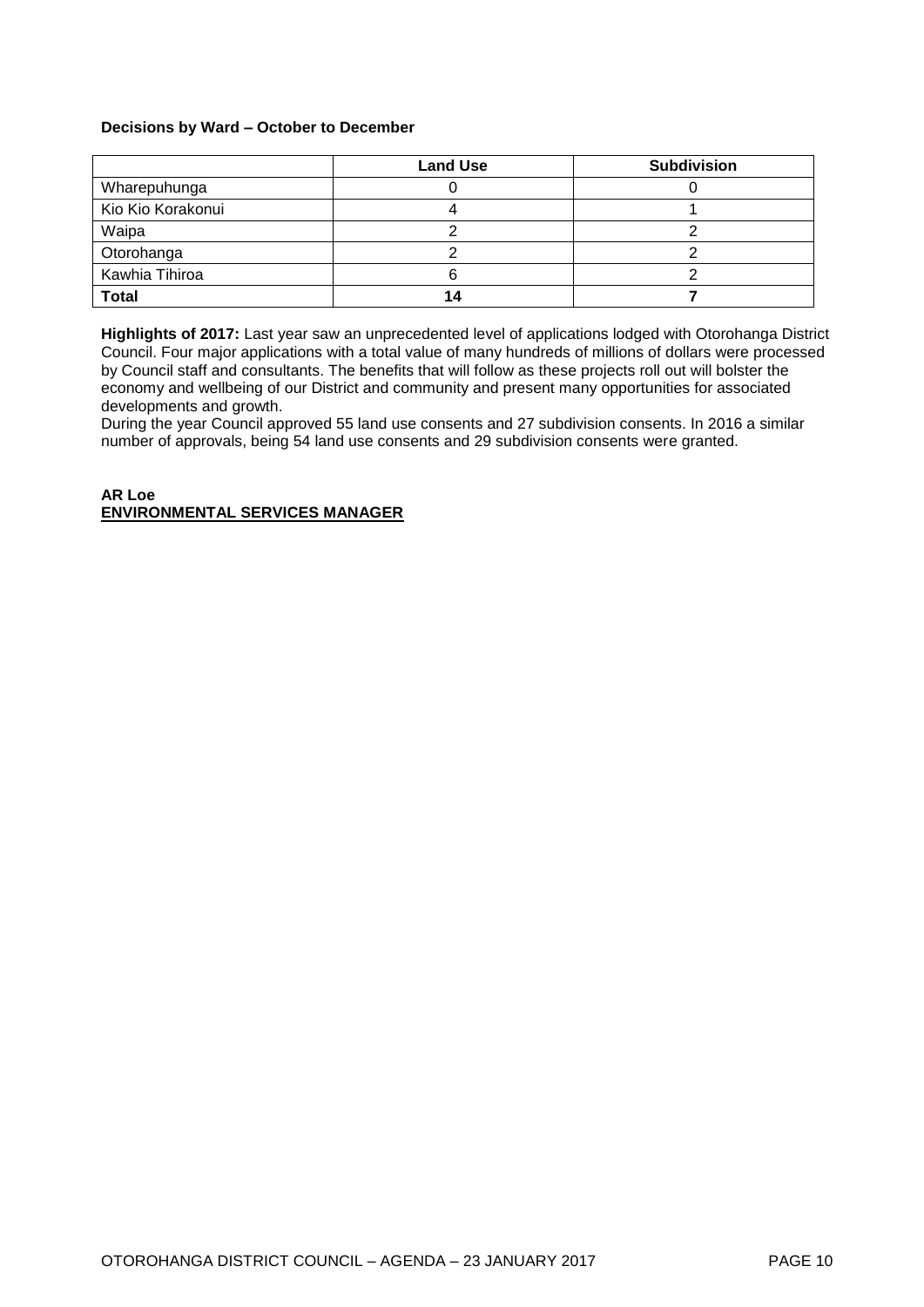#### **Attachment:** Resource Consent Decisions

#### **Resource Consent Decisions - 1/07/2017 to 30/09/2017**

| No. | Applicant/Location/Proposal                                                         | O/S Decision                           |
|-----|-------------------------------------------------------------------------------------|----------------------------------------|
|     | 170035 J J Morris                                                                   | LU<br>PS GDA 4/07/17                   |
|     | 362 Tainui Street                                                                   |                                        |
|     | Site a Garage within the three metre wide Other Yard.                               |                                        |
|     | 170033 OTC Timber Co Ltd                                                            | LU<br>PS.<br>GDA 6/07/17               |
|     | 2 Ranfurly Street                                                                   |                                        |
|     | Second Storey Office Addition                                                       |                                        |
|     | 170036 RP and SM Schlager                                                           | <b>PS</b><br>GDA 11/07/17<br>LU.       |
|     | 14 Old Te Kuiti Road                                                                |                                        |
|     | Build a Garage and relocate Carport                                                 |                                        |
|     | 170037 EW & HE Schuler                                                              | LU –<br>PS GDA 11/07/17                |
|     | 374E Waikeria Road                                                                  |                                        |
|     | Dwelling sited within the 15 metre wide Other Yard                                  |                                        |
|     | 170038 P A Rangitaawa                                                               | LU<br><b>PS</b><br>GDA 26/07/17        |
|     | 10 Sunset Close                                                                     |                                        |
|     | Earthworks and retaining walls in the Urban Services                                |                                        |
|     | Area.                                                                               |                                        |
|     | 170040 A Reekers                                                                    | LU PS<br>GDA 3/08/17                   |
|     | Hone Road                                                                           |                                        |
|     | Build a shed within the 15m wide other yard                                         |                                        |
|     | 170044 Tait Investments Limited                                                     | LU<br><b>PS</b><br>GDA 17/08/17        |
|     | 28 Progress Drive                                                                   |                                        |
|     | Boundary Encroachment for Storage shed                                              |                                        |
|     | 170048 M & J Bell                                                                   | LU<br><b>PS</b><br>GDA 31/08/17        |
|     | 188 Okapu Place                                                                     |                                        |
|     | Build a Dwelling near an archaeological site.                                       |                                        |
|     | 170041 Department of Corrections                                                    | LU ARL GDA 25/09/17                    |
|     | Waikeria Road                                                                       |                                        |
|     | Enabling works - Earthworks and Removal of Indigenous Vegetation                    |                                        |
|     | 170052 MA Balzer                                                                    | GDA 26/09/17<br>LU<br>PS.              |
|     | 96 Wasley Lane                                                                      |                                        |
|     | Site dwelling within 3.0 metre wide other yard and within Site of Significance NH84 |                                        |
|     |                                                                                     |                                        |
|     | <b>Total for Land use</b>                                                           | 10 consents                            |
|     | 170017 TS & CA de Malmanche                                                         | <b>SB</b><br><b>PS</b><br>GDA 28/07/17 |
|     | 149 Honikiwi Road                                                                   |                                        |
|     | Create one additional lot and boundary relocation                                   |                                        |
|     | 170039 LM and BJ Weld                                                               | <b>SB</b><br>GDA 3/08/17<br><b>PS</b>  |
|     | 137 Te Kawa Road                                                                    |                                        |
|     | Create one additional lot                                                           |                                        |
|     | 170045 RK & ST Watkinson                                                            | PS.<br>GDA 10/08/17<br>SB.             |
|     | 823 State Highway 31 Kawhia Road                                                    |                                        |
|     | Create one additional lot                                                           |                                        |
|     | 170046 BN Bolt                                                                      | SB.<br>PS GDA 29/08/17                 |
|     | 749 Barber Road                                                                     |                                        |
|     | <b>Boundary Relocation</b>                                                          |                                        |
|     |                                                                                     | SB.<br>AL.                             |
|     | 170049 Otorohanga Property Limited                                                  | 1/09/17<br>D                           |
|     | 12-16 Tuhoro Street                                                                 |                                        |
|     | s348 Application to create a ROW easement                                           |                                        |
|     | 170047 N M Pratt                                                                    | SB<br><b>PS</b><br>GDA 8/09/17         |
|     | 38-44 Phillips Ave                                                                  |                                        |
|     | <b>Boundary Relocation</b>                                                          |                                        |
|     | <b>Total for Subdivision</b>                                                        | 6 consents                             |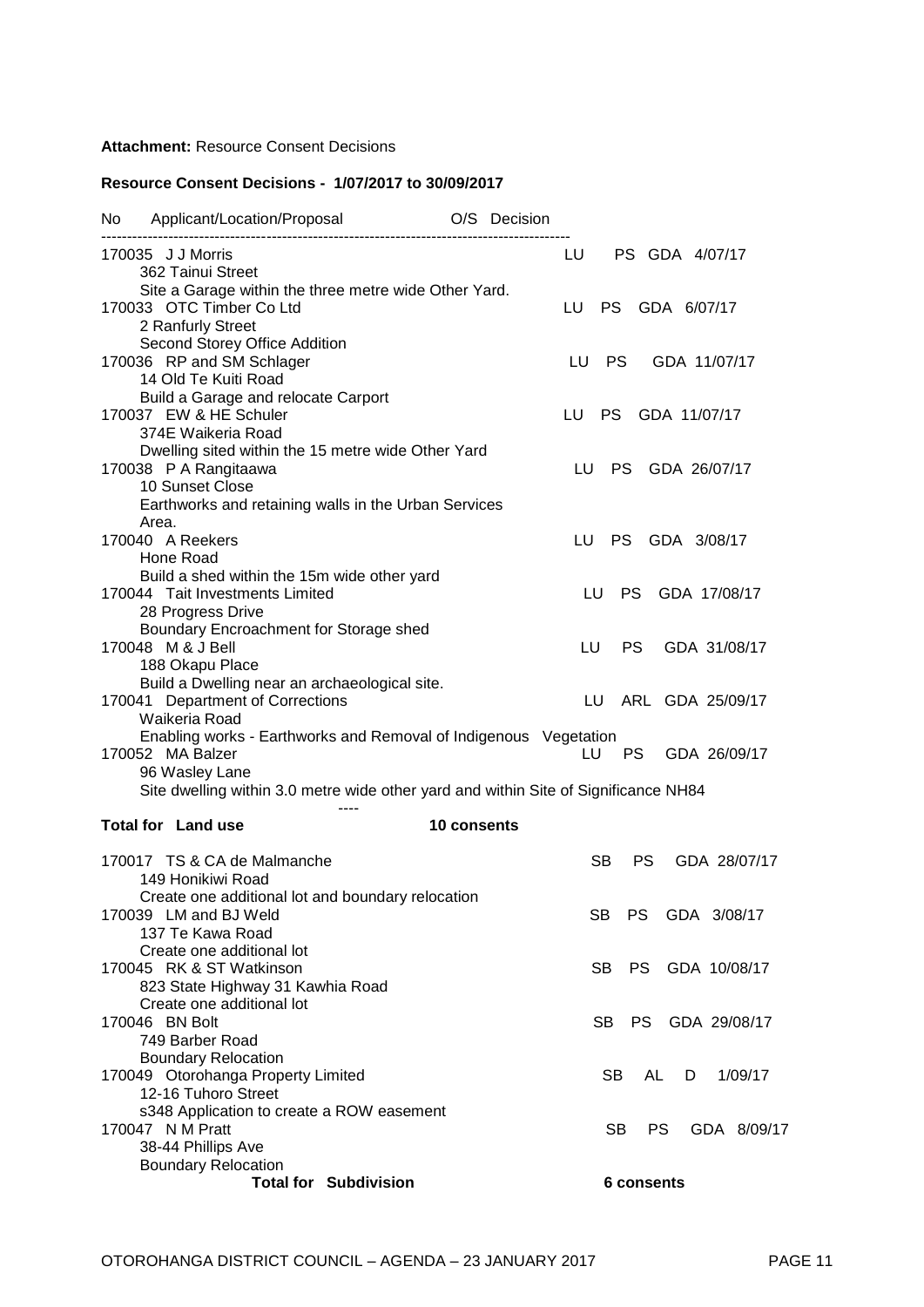| <b>Resource Consent Decisions - 1/10/2017 to 31/12/2017</b><br>Applicant/Location/Proposal<br>No<br>O/S Decision |           |           |                      |
|------------------------------------------------------------------------------------------------------------------|-----------|-----------|----------------------|
|                                                                                                                  |           |           |                      |
| 170070 Otorohanga District Council<br>Widening of existing bridge and retaining wall over Waikeria Stream        |           |           | LDE ARL GDA 30/11/17 |
| 170055 Two Degrees Networks Ltd                                                                                  | LU        |           | PS GDA 2/10/17       |
| State Highway 31 Kawhia Road                                                                                     |           |           |                      |
| Establish Operate and Maintain a Telecommunications Facility.<br>170056 GW Shaw                                  | LU        | <b>PS</b> | GDA 10/10/17         |
| 344 Mangaorongo Road                                                                                             |           |           |                      |
| To build a shed within the 15 m wide Other Yard                                                                  |           |           |                      |
| 170057 Ngutunui Enviro School                                                                                    | LU        | PS.       | GDA 10/10/17         |
| Cnr Ngutunui Road and SH39 Erect an Offsite Sign                                                                 |           |           |                      |
| 170060 Ngutunui School<br>Outline Plan Waiver for addition to Classroom                                          | LU        | <b>PS</b> | GDA 12/10/17         |
| 170043 Taharoa C Block Incorporation                                                                             | LU        | <b>PS</b> | GDA 16/10/17         |
| 136 146 Jervois St Hotel Development                                                                             |           |           |                      |
| 170058 S Millin                                                                                                  | LU        | <b>PS</b> | GDA 20/10/17         |
| Kio Kio Station Road                                                                                             |           |           |                      |
| Build a shed within 15 metre wide other yard<br>170059 L J Dryland                                               | LU.       |           | PS GDA 1/11/17       |
| 117A Phillips Ave                                                                                                |           |           |                      |
| Site a dwelling in the 3 metre wide other yard                                                                   |           |           |                      |
| 170068 DF Stockdale                                                                                              | LU        |           | PS GDA 20/11/17      |
| 34 Ocean Ridge Place                                                                                             |           |           |                      |
| Site a dwelling within 100m of archaeological sites<br>170065 HL & EJ Northcott                                  | LU        |           | PS GDA 13/12/17      |
| 678D Mangaorongo Road                                                                                            |           |           |                      |
| Build two attached dwelling units                                                                                |           |           |                      |
| 170073 Otorohanga District Council                                                                               |           |           | LU PS GDA 22/12/17   |
| Kakamutu Road Earthworks to form level Building Platforms in the Urban Services Area                             |           |           |                      |
| <b>Total for Land Use</b><br>11 consents                                                                         |           |           |                      |
| 170066 A & I Luka<br>Te Tahi Road                                                                                | PB.       |           | PS GDA 1/11/17       |
| Construct garage within Other Yard                                                                               |           |           |                      |
| 170067 S Claridge & C Fell                                                                                       | PB        |           | PS GDA 14/11/17      |
| 73 Otewa Road                                                                                                    |           |           |                      |
| Construct a Versatile Garage within the 15.0m Other Yard.                                                        |           |           |                      |
| 170063 Nigel & Bronwyn Simmons<br>19 Terry Road                                                                  | PB        |           | PS GDA 29/11/17      |
| Shed and House additions within the Other Yard setback.                                                          |           |           |                      |
| <b>Total for Permitted Boundary Activity</b><br>3 consents                                                       |           |           |                      |
| 170051 NJ Neill and TM Maxwell                                                                                   |           | SB.       | GDA 3/10/17          |
| 794 Mangaorongo Road                                                                                             |           |           |                      |
| Create one additional lot                                                                                        |           |           |                      |
| 170042 Thornbury Properties Limited                                                                              |           |           | SB ARL GDA 5/10/17   |
| Otewa Road                                                                                                       |           |           |                      |
| S127 Application for Variation of RM070053<br>170054 MN and CL Sandy                                             | SB.       |           | PS GDA 5/10/17       |
| 85 Hanning Road Create one additional lot                                                                        |           |           |                      |
| 170034 KR Green                                                                                                  | SB.       |           | ARL GDA 17/10/17     |
| 14 Te Kawa Road                                                                                                  |           |           |                      |
| S243 Application for Cancellation of easement                                                                    | SB.       |           | PS GDA 31/10/17      |
| 170064 KT and NM Bardsley<br>2229 State Highway 31 Kawhia Road                                                   |           |           |                      |
| Create one additional lot                                                                                        |           |           |                      |
| 170069 JN Davies                                                                                                 | <b>SB</b> |           | PS GDA 6/12/17       |
| 1 McKenzie Avenue<br>Creation of one additional Lot                                                              |           |           |                      |
| 170061 MH and SR Adams<br>171 Whawharua Road Creation of one additional lot                                      | SB        |           | PS GDA 20/12/17      |
| <b>Total for Subdivision</b><br>7 consents                                                                       |           |           |                      |
|                                                                                                                  |           |           |                      |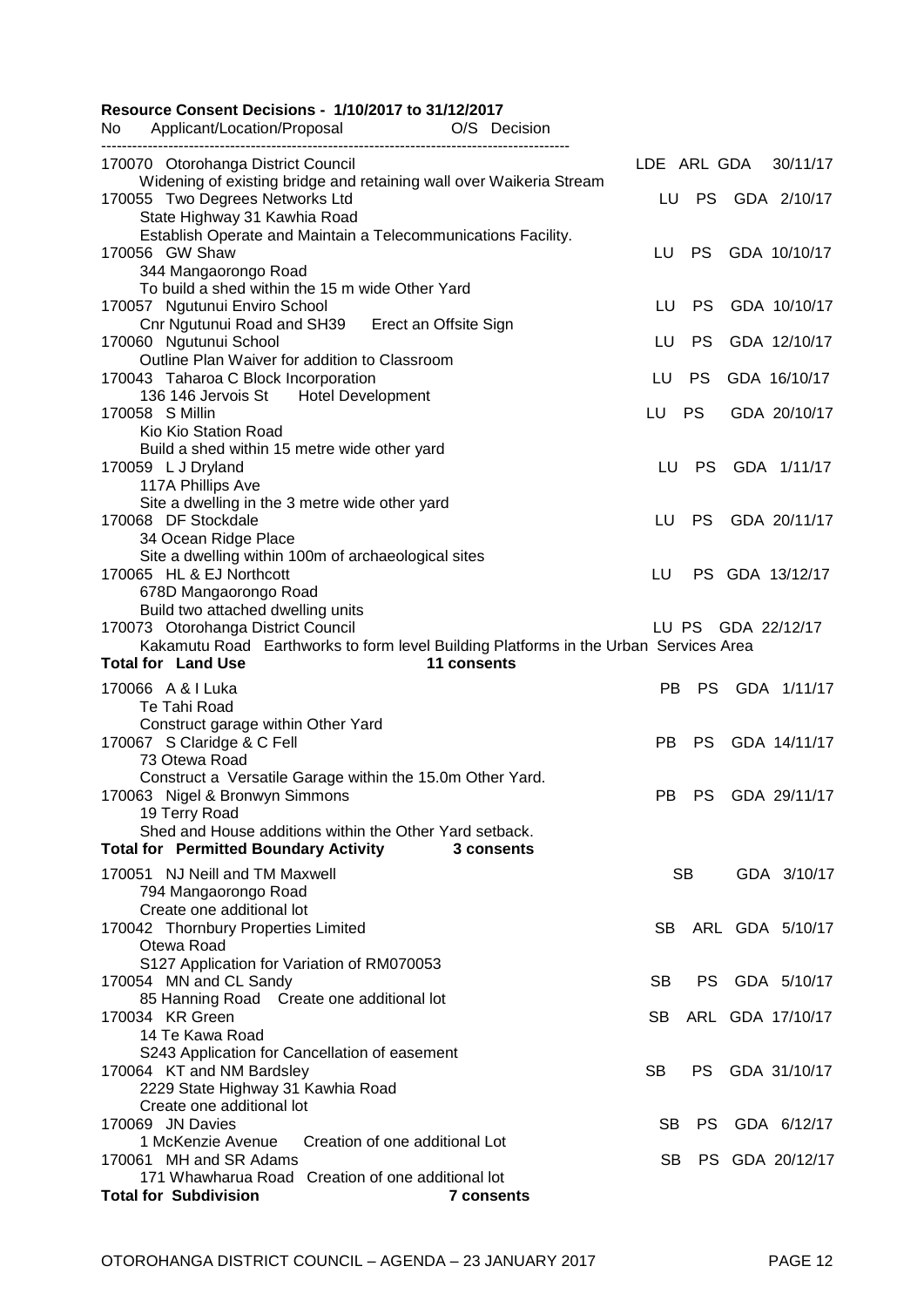| <b>ITEM 232</b> | <b>BUILDING CONTROL REPORT FOR JULY TO DECEMBER 2017</b>                  |
|-----------------|---------------------------------------------------------------------------|
| To:             | His Worship the Mayor & Councillors<br><b>Otorohanga District Council</b> |
| From:           | <b>Environmental Services Manager</b>                                     |
| Date:           | <b>23 January 2018</b>                                                    |
|                 |                                                                           |

#### **Relevant Community Outcomes**

Ensure services and facilities meet the needs of the Community

#### **Executive Summary**

A report on building control statistics covering the period from 1 July to 31 December 2017.

#### **Staff Recommendation**

It is recommended that: The Building Control activity report for the third and fourth quarters of 2017 be received.

#### **Report Discussion**

**July to September 2017:** The building consents issued during the quarter are detailed in the table below.

| <b>Type of Work</b>                                                                                           | 2016 | \$Value of Work | 2017     | <b>\$Value of Work</b> |
|---------------------------------------------------------------------------------------------------------------|------|-----------------|----------|------------------------|
| <b>Dwellings, Transportable dwellings</b>                                                                     | 10   | 2,535,720       | 16       | 4,858,291              |
| <b>Other Residential</b><br><b>Alterations, Garages, Fireplaces</b><br><b>Relocated second hand dwellings</b> | 25   | 620,611         | 40       | 1,069,535              |
| <b>Farm Buildings</b><br>Dairy Sheds, Barns, Sheds                                                            | 13   | 611,268         | 14       | 602,428                |
| <b>Commercial, Education</b><br><b>Infrastructure</b>                                                         | 4    | 2,146,631       | 4        | 523,000                |
| <b>Demolition</b>                                                                                             | 0    | 0               | $\bf{0}$ | 0                      |
| <b>Total consents issued</b>                                                                                  | 53   | 5,914,230       | 74       | 7,053,254              |
|                                                                                                               |      |                 |          |                        |
| <b>Applications received</b>                                                                                  | 59   | 5,885,666       | 64       | 6,123,547              |
|                                                                                                               |      |                 |          |                        |
| <b>CCC's Issued</b>                                                                                           | 89   |                 | 75       | 5,072,367              |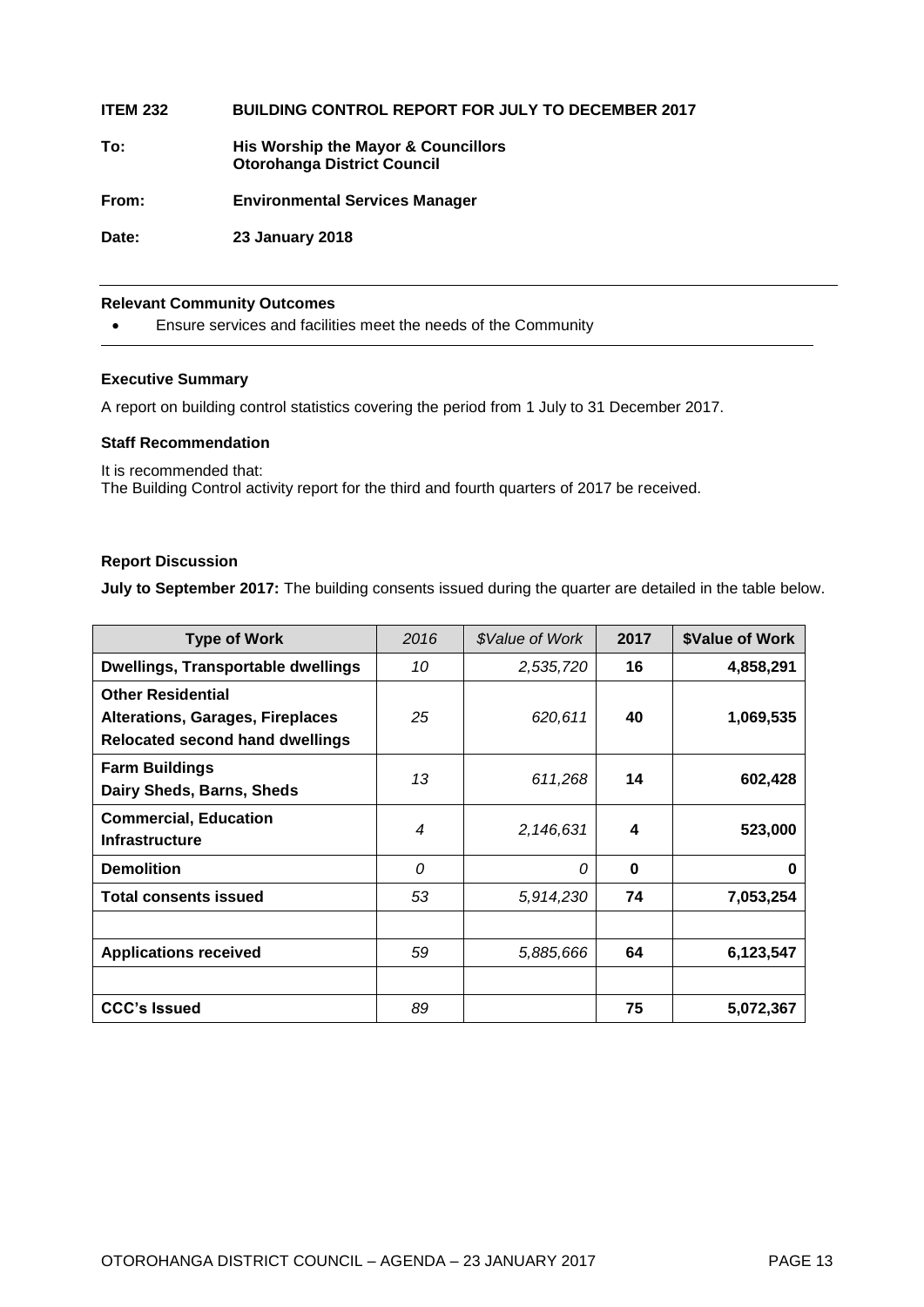| <b>Type of Work</b>                                                                                           | 2016 | \$Value of Work | 2017 | <b>\$Value of Work</b> |
|---------------------------------------------------------------------------------------------------------------|------|-----------------|------|------------------------|
| <b>Dwellings, Transportable dwellings</b>                                                                     | 16   | 4,136,807       | 9    | 2,771,824              |
| <b>Other Residential</b><br><b>Alterations, Garages, Fireplaces</b><br><b>Relocated second hand dwellings</b> | 12   | 465,474         | 23   | 1,124,884              |
| <b>Farm Buildings</b><br>Dairy Sheds, Barns, Sheds                                                            | 11   | 552,220         | 7    | 182,658                |
| <b>Commercial, Education</b><br><b>Infrastructure</b>                                                         | 6    | 1,239,500       | 3    | 510,000                |
| <b>Demolition</b>                                                                                             | 1    | 5,000           | 1    | 1,000                  |
| <b>Total consents issued</b>                                                                                  | 46   | 6,399,001       | 53   | 4,971,378              |
|                                                                                                               |      |                 |      |                        |
| <b>Applications received</b>                                                                                  | 52   | 8,000,395       | 53   | 6,500,150              |
|                                                                                                               |      |                 |      |                        |
| <b>CCC's Issued</b>                                                                                           | 45   | 2,732,590       | 76   | 8,604,092              |

**October to December 2017:** The building consents issued during the quarter are detailed in the table below.

During the calendar year 2016 Council granted 214 consents with a total value of \$20,367,131. The total for 2017 is 254 consents issued for building work valued at \$29,173,301. Annual totals for the various categories are tabled below

| <b>Type of Work</b>                                                                                           | 2016 | \$Value of Work | 2017 | <b>\$Value of Work</b> |
|---------------------------------------------------------------------------------------------------------------|------|-----------------|------|------------------------|
| Dwellings, Transportable dwellings                                                                            | 38   | 9,271,444       | 51   | 17,881,536             |
| <b>Other Residential</b><br><b>Alterations, Garages, Fireplaces</b><br><b>Relocated second hand dwellings</b> | 103  | 2,434,227       | 140  | 4,573,697              |
| <b>Farm Buildings</b><br>Dairy Sheds, Barns, Sheds                                                            | 49   | 2,217,329       | 47   | 4,733,068              |
| <b>Commercial, Education</b><br><b>Infrastructure</b>                                                         | 18   | 6,414,631       | 13   | 1,954,000              |
| <b>Demolition</b>                                                                                             | 6    | 29,500          | 3    | 31,000                 |
| <b>Total consents issued</b>                                                                                  | 214  | 20,367,131      | 254  | 29,173,301             |

**AR Loe Environmental Services Manager**

**Attachment: Summary of Building Consents Issued for 1/07/17 to 30/09/17**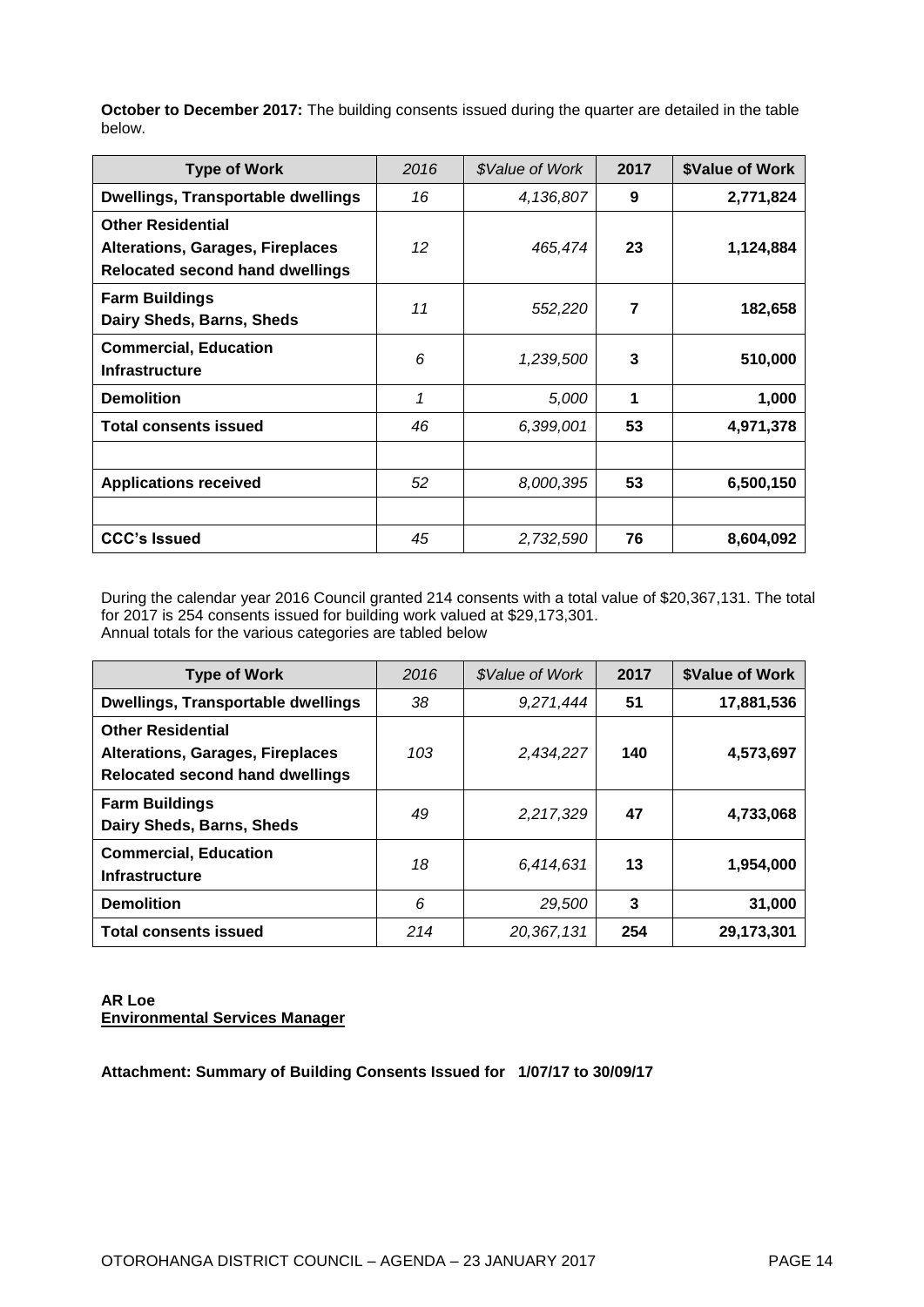| <b>Applicant Name</b>                                           | Location                                    | <b>Proposal</b>                                                      | Value           |
|-----------------------------------------------------------------|---------------------------------------------|----------------------------------------------------------------------|-----------------|
| Gisler Architects (2017)<br>Insignia Design &                   | 88 Scott Road,                              | <b>Dwelling</b>                                                      | 550000          |
| Architecture                                                    | 123 Okapu Place                             | Two storey, two bedroom dwelling<br>Three bedroom dwelling with      | 355760          |
| Keystone Design Ltd                                             | 23 Thomson Ave                              | attached garage                                                      | 300000          |
| <b>Wilshier Properties Ltd</b><br>Millin & Blake Building       | 2 Ranfurly Street<br>205 Kio Kio Station    | Addition to existing offices.                                        | 350000          |
| Limited                                                         | Rd                                          | Four bedroom Dwelling                                                | 350000          |
| <b>EDB Consultants</b>                                          | 125 Te Tahi Road<br>664 Mangaorongo         | Addition of bedroom & bathroom<br>Relocate used four bedroom         | 155000          |
| A Johnson                                                       | Road                                        | Dwelling<br>Change of Use: Convert garage to                         | 265000          |
| <b>B &amp; RC Management</b>                                    | 1 Sangro Crescent<br>227 Mangaorongo        | dwelling<br>Four bedroom dwelling with attached                      | 65000           |
| <b>GJ Gardner Homes</b>                                         | Road                                        | garage                                                               | 331065          |
| R Schlager                                                      | 14 Old Te Kuiti Rd                          | Garage and resite carport.                                           | 25000           |
| <b>Steenson Plumbing</b>                                        | 98 Tainui Street                            | On site sewage system                                                | 15000           |
| Roger Ramsey<br>Coralie Robertson and                           | 164 Ouruwhero Rd                            | Install bay window.<br>3 bedroom Residential Dwelling, with          | 15000           |
| <b>Jeff Snackers</b>                                            | 912 Ngahape Road                            | Double Garage and                                                    | 300000          |
| Murray Furze                                                    | 425 Waikeria Road<br>480 Wharepuhunga       | Small Bathroom Alteration                                            | 19135           |
| Reid Macfie Holdings                                            | Rd                                          | Garage                                                               | 17351           |
| Joint Opportunity Ltd                                           | 1 Sangro Crescent                           | Kent Signature Wood Burner                                           | 5000            |
| Laser Plumbing Te Kuiti                                         | 212 Mangawhero Rd                           | Woodsman Flare wood burner                                           | 5000            |
| SA & AM Murray<br>Otorohanga Te Kuiti                           | 75 Robertson Road<br>37 Mountain View       | Installation of woodfire                                             | 4000            |
| Plumbing & Gas                                                  | Road                                        | Installation of new woodfire                                         | 5000            |
| <b>Bolt Builders Limited</b>                                    | 377 Barber Road<br>51A Mountain View        | Pole shed<br>Firenzo Bronte freestanding Wood                        | 36000           |
| <b>Pratts Group</b>                                             | Road                                        | Burner                                                               | 8000            |
| <b>Coresteel Buildings</b><br>Versatile Homes &                 | 421 Waikeria Road                           | Dwelling                                                             | 412220<br>20000 |
| <b>Buildings</b><br><b>Glenn and Simone</b><br><b>Morris</b>    | 56 Mangaorongo Rd<br>49 Ngahape Road        | Versatile Garage.<br>Convert garage into living space and<br>laundry | 35000           |
| Goldpine                                                        | 300 Ngutunui Road                           | Storage Shed                                                         | 20000           |
|                                                                 | 527 Honikiwi Road                           |                                                                      | 25000           |
| Goldpine<br><b>Argest Building</b>                              | 2-8 Bledisloe Ave                           | Storage Shed<br>Fire Alarm Upgrade                                   | 150000          |
| <b>Classic Builders</b>                                         |                                             |                                                                      |                 |
|                                                                 | 10 Sunset Close                             | Four Bedroom Dwelling<br>Kent Murchison Woodfire                     | 335500          |
| <b>Pratts Plumbing</b>                                          | 872 Bayley Road                             |                                                                      | 5000            |
| Dennis Wall                                                     | 21 Wall Road<br>678B Mangaorongo<br>Rd      | Three bay Shed<br>Three Bedroom Dwelling                             | 13000<br>420000 |
| <b>MPL Design</b>                                               |                                             |                                                                      |                 |
| <b>Pratts Group</b>                                             | 263 Te Kawa Road                            | Installation of Kent Logfire II                                      | 6000            |
| <b>Pratts Group</b>                                             | 412A Te Kuiti Road                          | Metro Aspire Woodburner                                              | 3000            |
| <b>BirDESIGN Ltd</b><br>Otorohanga & Te Kuiti<br>Plumbing & Gas | 117 Hanning Road<br>145 Te Raumauku<br>Road | Addition to dwelling<br>Installation of new woodfire                 | 40000<br>5000   |
| <b>Skyline Buildings</b>                                        | 102A Kio Kio Stn Rd                         | Garage                                                               | 13802           |
| Pitts-Brown Family Trust                                        | 627 Waitomo Valley<br>Road                  | Two Bay Shed                                                         | 12676           |
| A Reekers & JC Whalley                                          | 653 Te Kawa Road                            | Shed                                                                 | 85000           |
| <b>Gibson Construction</b>                                      | 601 Te Kawa Rd                              | Six Bay Mitek Farm Shed                                              | 70000           |
|                                                                 |                                             |                                                                      |                 |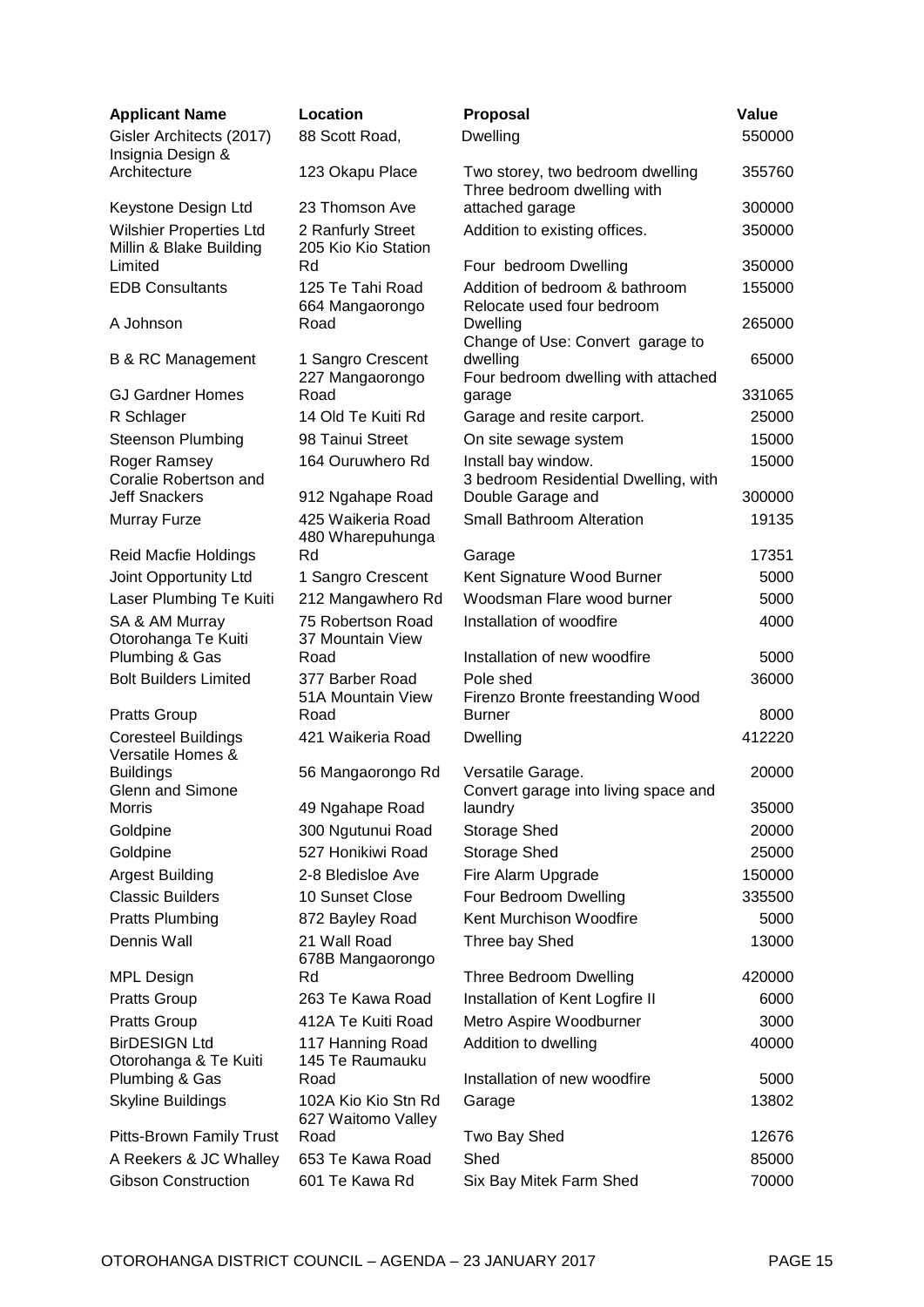| 43860<br>Totalspan<br>372 Ngahape Road<br>Outbuilding<br>163A Ngahape Rd<br>Outbuilding<br>51027<br>Totalspan<br>Versatile Homes and<br>83 Mountain View<br>21790<br><b>Building</b><br>Road<br>Double garage<br>163B Ngahape Rd<br>Three bedroom dwelling<br>298000<br><b>Truestyle Homes</b><br>102A Kio Kio Stn<br><b>WTS Homes Limited</b><br>357000<br>Road<br>Four bedroom dwelling<br>A&C Ducker<br>Install new insert woodburner<br>3000<br>10 Turongo Street<br><b>Pratts Group</b><br>58 Gradara Ave<br>Install Kent Inbuilt Wood Burner<br>6000<br><b>Skyline Buildings</b><br>21957<br>268 Cooper Drive<br>Extension to existing building<br><b>G J Gardner Homes</b><br>Three bedroom dwelling<br>372246<br>63 Honikiwi Road,<br>M Sampson Builders<br>100000<br>869 Waipapa Road<br>Rumpus room<br><b>Pratts Plumbing</b><br>587 Mangawhero Rd<br>Otorohanga<br>Yunca Fireplace with Wetback,<br>6000<br><b>Pratts Group</b><br>57 Otewa Road<br>Metro Xtreme Rad Ltd fireplace<br>7000<br>Aztech Buildings Ltd<br>8 Roberts Road<br>Monoslope roof pole shed<br>28000<br>W Pu<br>Fisher Blenheim Woodburner.<br>6 Charleton Street<br>3000<br>Otorohanga Te Kuiti<br>902 Te Raumauku<br>Plumbing & Gas<br>Installation of new wood-fire<br>Road<br>5000<br><b>PLB Construction</b><br>141 Tahae Road,<br>35000<br>New transportable dwelling<br>Shedit NZ Ltd<br>147 Hingaia Road<br>25000<br>Canopy and shed<br><b>Sanctuary Trust</b><br>864 SH 31<br>Yunca freestanding woodfire<br>5000<br><b>Envirowaste Services</b><br>Relocate Portacom building<br>15000<br>40 Progress Drive<br>5084 SH 31<br>Pyroclassic Mini Woodburner<br>7000<br><b>Pratts Group</b><br><b>PLB Construction</b><br>New transportable dwelling<br>35000<br>1032 Ranginui Rd<br><b>New Vision Architecture</b><br>10 Turongo Street<br>Alterations install beams<br>15000<br>Davies Homes Ltd<br>171 Matire Street<br>130000<br><b>Dwelling</b><br><b>PLB Construction</b><br>321 Tahae Road,<br>35000<br>New transportable dwelling<br>Metro Extreme Ped Ltd Fire with<br>22 Burr Road, Kio<br>Wetback<br>5000<br><b>Pratts Group</b><br>Kio<br>Farm shed<br>Kirsten Langridge<br>20000<br>345 Waikeria Road<br>48 Whawharua Rd<br>Firenzo Contessa fireplace<br>6000<br><b>Pratts Group</b><br>Te Kuiti & Otorohanga<br>193 Paewhenua<br>Installation of New Woodfire<br>Plumbing & Gas<br>5000<br>Road<br><b>Coresteel Buildings</b><br>Waikato<br>374E Waikeria Road<br>Two bedroom dwelling<br>277000<br><b>G</b> Corbett<br>12 Ranfurly Street<br>Addition of stairs to ceiling space<br>75000<br>OTC Timber Co LTD<br>2 Limestone Drive<br>Alteration to retail premises<br>8000<br>Waikeria Road<br>Three Calf Sheds, one hayshed<br>135000<br>Agbuild<br>36 Old Te Kuiti Rd<br>Totalspan<br>Outbuilding<br>37865 | Laser Plumbing      | 81 Tihiroa Road | Firenzo Contessa woodburner  | 6500 |
|----------------------------------------------------------------------------------------------------------------------------------------------------------------------------------------------------------------------------------------------------------------------------------------------------------------------------------------------------------------------------------------------------------------------------------------------------------------------------------------------------------------------------------------------------------------------------------------------------------------------------------------------------------------------------------------------------------------------------------------------------------------------------------------------------------------------------------------------------------------------------------------------------------------------------------------------------------------------------------------------------------------------------------------------------------------------------------------------------------------------------------------------------------------------------------------------------------------------------------------------------------------------------------------------------------------------------------------------------------------------------------------------------------------------------------------------------------------------------------------------------------------------------------------------------------------------------------------------------------------------------------------------------------------------------------------------------------------------------------------------------------------------------------------------------------------------------------------------------------------------------------------------------------------------------------------------------------------------------------------------------------------------------------------------------------------------------------------------------------------------------------------------------------------------------------------------------------------------------------------------------------------------------------------------------------------------------------------------------------------------------------------------------------------------------------------------------------------------------------------------------------------------------------------------------------------------------------------------------------------------------------------------------------------------------------------------------------------------------------------------------------------------------------------------------------------------|---------------------|-----------------|------------------------------|------|
|                                                                                                                                                                                                                                                                                                                                                                                                                                                                                                                                                                                                                                                                                                                                                                                                                                                                                                                                                                                                                                                                                                                                                                                                                                                                                                                                                                                                                                                                                                                                                                                                                                                                                                                                                                                                                                                                                                                                                                                                                                                                                                                                                                                                                                                                                                                                                                                                                                                                                                                                                                                                                                                                                                                                                                                                                      |                     |                 |                              |      |
|                                                                                                                                                                                                                                                                                                                                                                                                                                                                                                                                                                                                                                                                                                                                                                                                                                                                                                                                                                                                                                                                                                                                                                                                                                                                                                                                                                                                                                                                                                                                                                                                                                                                                                                                                                                                                                                                                                                                                                                                                                                                                                                                                                                                                                                                                                                                                                                                                                                                                                                                                                                                                                                                                                                                                                                                                      |                     |                 |                              |      |
|                                                                                                                                                                                                                                                                                                                                                                                                                                                                                                                                                                                                                                                                                                                                                                                                                                                                                                                                                                                                                                                                                                                                                                                                                                                                                                                                                                                                                                                                                                                                                                                                                                                                                                                                                                                                                                                                                                                                                                                                                                                                                                                                                                                                                                                                                                                                                                                                                                                                                                                                                                                                                                                                                                                                                                                                                      |                     |                 |                              |      |
|                                                                                                                                                                                                                                                                                                                                                                                                                                                                                                                                                                                                                                                                                                                                                                                                                                                                                                                                                                                                                                                                                                                                                                                                                                                                                                                                                                                                                                                                                                                                                                                                                                                                                                                                                                                                                                                                                                                                                                                                                                                                                                                                                                                                                                                                                                                                                                                                                                                                                                                                                                                                                                                                                                                                                                                                                      |                     |                 |                              |      |
|                                                                                                                                                                                                                                                                                                                                                                                                                                                                                                                                                                                                                                                                                                                                                                                                                                                                                                                                                                                                                                                                                                                                                                                                                                                                                                                                                                                                                                                                                                                                                                                                                                                                                                                                                                                                                                                                                                                                                                                                                                                                                                                                                                                                                                                                                                                                                                                                                                                                                                                                                                                                                                                                                                                                                                                                                      |                     |                 |                              |      |
|                                                                                                                                                                                                                                                                                                                                                                                                                                                                                                                                                                                                                                                                                                                                                                                                                                                                                                                                                                                                                                                                                                                                                                                                                                                                                                                                                                                                                                                                                                                                                                                                                                                                                                                                                                                                                                                                                                                                                                                                                                                                                                                                                                                                                                                                                                                                                                                                                                                                                                                                                                                                                                                                                                                                                                                                                      |                     |                 |                              |      |
|                                                                                                                                                                                                                                                                                                                                                                                                                                                                                                                                                                                                                                                                                                                                                                                                                                                                                                                                                                                                                                                                                                                                                                                                                                                                                                                                                                                                                                                                                                                                                                                                                                                                                                                                                                                                                                                                                                                                                                                                                                                                                                                                                                                                                                                                                                                                                                                                                                                                                                                                                                                                                                                                                                                                                                                                                      |                     |                 |                              |      |
|                                                                                                                                                                                                                                                                                                                                                                                                                                                                                                                                                                                                                                                                                                                                                                                                                                                                                                                                                                                                                                                                                                                                                                                                                                                                                                                                                                                                                                                                                                                                                                                                                                                                                                                                                                                                                                                                                                                                                                                                                                                                                                                                                                                                                                                                                                                                                                                                                                                                                                                                                                                                                                                                                                                                                                                                                      |                     |                 |                              |      |
|                                                                                                                                                                                                                                                                                                                                                                                                                                                                                                                                                                                                                                                                                                                                                                                                                                                                                                                                                                                                                                                                                                                                                                                                                                                                                                                                                                                                                                                                                                                                                                                                                                                                                                                                                                                                                                                                                                                                                                                                                                                                                                                                                                                                                                                                                                                                                                                                                                                                                                                                                                                                                                                                                                                                                                                                                      |                     |                 |                              |      |
|                                                                                                                                                                                                                                                                                                                                                                                                                                                                                                                                                                                                                                                                                                                                                                                                                                                                                                                                                                                                                                                                                                                                                                                                                                                                                                                                                                                                                                                                                                                                                                                                                                                                                                                                                                                                                                                                                                                                                                                                                                                                                                                                                                                                                                                                                                                                                                                                                                                                                                                                                                                                                                                                                                                                                                                                                      |                     |                 |                              |      |
|                                                                                                                                                                                                                                                                                                                                                                                                                                                                                                                                                                                                                                                                                                                                                                                                                                                                                                                                                                                                                                                                                                                                                                                                                                                                                                                                                                                                                                                                                                                                                                                                                                                                                                                                                                                                                                                                                                                                                                                                                                                                                                                                                                                                                                                                                                                                                                                                                                                                                                                                                                                                                                                                                                                                                                                                                      |                     |                 |                              |      |
|                                                                                                                                                                                                                                                                                                                                                                                                                                                                                                                                                                                                                                                                                                                                                                                                                                                                                                                                                                                                                                                                                                                                                                                                                                                                                                                                                                                                                                                                                                                                                                                                                                                                                                                                                                                                                                                                                                                                                                                                                                                                                                                                                                                                                                                                                                                                                                                                                                                                                                                                                                                                                                                                                                                                                                                                                      |                     |                 |                              |      |
|                                                                                                                                                                                                                                                                                                                                                                                                                                                                                                                                                                                                                                                                                                                                                                                                                                                                                                                                                                                                                                                                                                                                                                                                                                                                                                                                                                                                                                                                                                                                                                                                                                                                                                                                                                                                                                                                                                                                                                                                                                                                                                                                                                                                                                                                                                                                                                                                                                                                                                                                                                                                                                                                                                                                                                                                                      |                     |                 |                              |      |
|                                                                                                                                                                                                                                                                                                                                                                                                                                                                                                                                                                                                                                                                                                                                                                                                                                                                                                                                                                                                                                                                                                                                                                                                                                                                                                                                                                                                                                                                                                                                                                                                                                                                                                                                                                                                                                                                                                                                                                                                                                                                                                                                                                                                                                                                                                                                                                                                                                                                                                                                                                                                                                                                                                                                                                                                                      |                     |                 |                              |      |
|                                                                                                                                                                                                                                                                                                                                                                                                                                                                                                                                                                                                                                                                                                                                                                                                                                                                                                                                                                                                                                                                                                                                                                                                                                                                                                                                                                                                                                                                                                                                                                                                                                                                                                                                                                                                                                                                                                                                                                                                                                                                                                                                                                                                                                                                                                                                                                                                                                                                                                                                                                                                                                                                                                                                                                                                                      |                     |                 |                              |      |
|                                                                                                                                                                                                                                                                                                                                                                                                                                                                                                                                                                                                                                                                                                                                                                                                                                                                                                                                                                                                                                                                                                                                                                                                                                                                                                                                                                                                                                                                                                                                                                                                                                                                                                                                                                                                                                                                                                                                                                                                                                                                                                                                                                                                                                                                                                                                                                                                                                                                                                                                                                                                                                                                                                                                                                                                                      |                     |                 |                              |      |
|                                                                                                                                                                                                                                                                                                                                                                                                                                                                                                                                                                                                                                                                                                                                                                                                                                                                                                                                                                                                                                                                                                                                                                                                                                                                                                                                                                                                                                                                                                                                                                                                                                                                                                                                                                                                                                                                                                                                                                                                                                                                                                                                                                                                                                                                                                                                                                                                                                                                                                                                                                                                                                                                                                                                                                                                                      |                     |                 |                              |      |
|                                                                                                                                                                                                                                                                                                                                                                                                                                                                                                                                                                                                                                                                                                                                                                                                                                                                                                                                                                                                                                                                                                                                                                                                                                                                                                                                                                                                                                                                                                                                                                                                                                                                                                                                                                                                                                                                                                                                                                                                                                                                                                                                                                                                                                                                                                                                                                                                                                                                                                                                                                                                                                                                                                                                                                                                                      |                     |                 |                              |      |
|                                                                                                                                                                                                                                                                                                                                                                                                                                                                                                                                                                                                                                                                                                                                                                                                                                                                                                                                                                                                                                                                                                                                                                                                                                                                                                                                                                                                                                                                                                                                                                                                                                                                                                                                                                                                                                                                                                                                                                                                                                                                                                                                                                                                                                                                                                                                                                                                                                                                                                                                                                                                                                                                                                                                                                                                                      |                     |                 |                              |      |
|                                                                                                                                                                                                                                                                                                                                                                                                                                                                                                                                                                                                                                                                                                                                                                                                                                                                                                                                                                                                                                                                                                                                                                                                                                                                                                                                                                                                                                                                                                                                                                                                                                                                                                                                                                                                                                                                                                                                                                                                                                                                                                                                                                                                                                                                                                                                                                                                                                                                                                                                                                                                                                                                                                                                                                                                                      |                     |                 |                              |      |
|                                                                                                                                                                                                                                                                                                                                                                                                                                                                                                                                                                                                                                                                                                                                                                                                                                                                                                                                                                                                                                                                                                                                                                                                                                                                                                                                                                                                                                                                                                                                                                                                                                                                                                                                                                                                                                                                                                                                                                                                                                                                                                                                                                                                                                                                                                                                                                                                                                                                                                                                                                                                                                                                                                                                                                                                                      |                     |                 |                              |      |
|                                                                                                                                                                                                                                                                                                                                                                                                                                                                                                                                                                                                                                                                                                                                                                                                                                                                                                                                                                                                                                                                                                                                                                                                                                                                                                                                                                                                                                                                                                                                                                                                                                                                                                                                                                                                                                                                                                                                                                                                                                                                                                                                                                                                                                                                                                                                                                                                                                                                                                                                                                                                                                                                                                                                                                                                                      |                     |                 |                              |      |
|                                                                                                                                                                                                                                                                                                                                                                                                                                                                                                                                                                                                                                                                                                                                                                                                                                                                                                                                                                                                                                                                                                                                                                                                                                                                                                                                                                                                                                                                                                                                                                                                                                                                                                                                                                                                                                                                                                                                                                                                                                                                                                                                                                                                                                                                                                                                                                                                                                                                                                                                                                                                                                                                                                                                                                                                                      |                     |                 |                              |      |
|                                                                                                                                                                                                                                                                                                                                                                                                                                                                                                                                                                                                                                                                                                                                                                                                                                                                                                                                                                                                                                                                                                                                                                                                                                                                                                                                                                                                                                                                                                                                                                                                                                                                                                                                                                                                                                                                                                                                                                                                                                                                                                                                                                                                                                                                                                                                                                                                                                                                                                                                                                                                                                                                                                                                                                                                                      |                     |                 |                              |      |
|                                                                                                                                                                                                                                                                                                                                                                                                                                                                                                                                                                                                                                                                                                                                                                                                                                                                                                                                                                                                                                                                                                                                                                                                                                                                                                                                                                                                                                                                                                                                                                                                                                                                                                                                                                                                                                                                                                                                                                                                                                                                                                                                                                                                                                                                                                                                                                                                                                                                                                                                                                                                                                                                                                                                                                                                                      |                     |                 |                              |      |
|                                                                                                                                                                                                                                                                                                                                                                                                                                                                                                                                                                                                                                                                                                                                                                                                                                                                                                                                                                                                                                                                                                                                                                                                                                                                                                                                                                                                                                                                                                                                                                                                                                                                                                                                                                                                                                                                                                                                                                                                                                                                                                                                                                                                                                                                                                                                                                                                                                                                                                                                                                                                                                                                                                                                                                                                                      |                     |                 |                              |      |
|                                                                                                                                                                                                                                                                                                                                                                                                                                                                                                                                                                                                                                                                                                                                                                                                                                                                                                                                                                                                                                                                                                                                                                                                                                                                                                                                                                                                                                                                                                                                                                                                                                                                                                                                                                                                                                                                                                                                                                                                                                                                                                                                                                                                                                                                                                                                                                                                                                                                                                                                                                                                                                                                                                                                                                                                                      |                     |                 |                              |      |
|                                                                                                                                                                                                                                                                                                                                                                                                                                                                                                                                                                                                                                                                                                                                                                                                                                                                                                                                                                                                                                                                                                                                                                                                                                                                                                                                                                                                                                                                                                                                                                                                                                                                                                                                                                                                                                                                                                                                                                                                                                                                                                                                                                                                                                                                                                                                                                                                                                                                                                                                                                                                                                                                                                                                                                                                                      |                     |                 |                              |      |
|                                                                                                                                                                                                                                                                                                                                                                                                                                                                                                                                                                                                                                                                                                                                                                                                                                                                                                                                                                                                                                                                                                                                                                                                                                                                                                                                                                                                                                                                                                                                                                                                                                                                                                                                                                                                                                                                                                                                                                                                                                                                                                                                                                                                                                                                                                                                                                                                                                                                                                                                                                                                                                                                                                                                                                                                                      |                     |                 |                              |      |
|                                                                                                                                                                                                                                                                                                                                                                                                                                                                                                                                                                                                                                                                                                                                                                                                                                                                                                                                                                                                                                                                                                                                                                                                                                                                                                                                                                                                                                                                                                                                                                                                                                                                                                                                                                                                                                                                                                                                                                                                                                                                                                                                                                                                                                                                                                                                                                                                                                                                                                                                                                                                                                                                                                                                                                                                                      |                     |                 |                              |      |
|                                                                                                                                                                                                                                                                                                                                                                                                                                                                                                                                                                                                                                                                                                                                                                                                                                                                                                                                                                                                                                                                                                                                                                                                                                                                                                                                                                                                                                                                                                                                                                                                                                                                                                                                                                                                                                                                                                                                                                                                                                                                                                                                                                                                                                                                                                                                                                                                                                                                                                                                                                                                                                                                                                                                                                                                                      |                     |                 |                              |      |
|                                                                                                                                                                                                                                                                                                                                                                                                                                                                                                                                                                                                                                                                                                                                                                                                                                                                                                                                                                                                                                                                                                                                                                                                                                                                                                                                                                                                                                                                                                                                                                                                                                                                                                                                                                                                                                                                                                                                                                                                                                                                                                                                                                                                                                                                                                                                                                                                                                                                                                                                                                                                                                                                                                                                                                                                                      |                     |                 |                              |      |
|                                                                                                                                                                                                                                                                                                                                                                                                                                                                                                                                                                                                                                                                                                                                                                                                                                                                                                                                                                                                                                                                                                                                                                                                                                                                                                                                                                                                                                                                                                                                                                                                                                                                                                                                                                                                                                                                                                                                                                                                                                                                                                                                                                                                                                                                                                                                                                                                                                                                                                                                                                                                                                                                                                                                                                                                                      |                     |                 |                              |      |
|                                                                                                                                                                                                                                                                                                                                                                                                                                                                                                                                                                                                                                                                                                                                                                                                                                                                                                                                                                                                                                                                                                                                                                                                                                                                                                                                                                                                                                                                                                                                                                                                                                                                                                                                                                                                                                                                                                                                                                                                                                                                                                                                                                                                                                                                                                                                                                                                                                                                                                                                                                                                                                                                                                                                                                                                                      |                     |                 |                              |      |
|                                                                                                                                                                                                                                                                                                                                                                                                                                                                                                                                                                                                                                                                                                                                                                                                                                                                                                                                                                                                                                                                                                                                                                                                                                                                                                                                                                                                                                                                                                                                                                                                                                                                                                                                                                                                                                                                                                                                                                                                                                                                                                                                                                                                                                                                                                                                                                                                                                                                                                                                                                                                                                                                                                                                                                                                                      | Otorohanga Plumbing | 869 SH 31       | Metro Wee Rad Fire & Wetback | 4500 |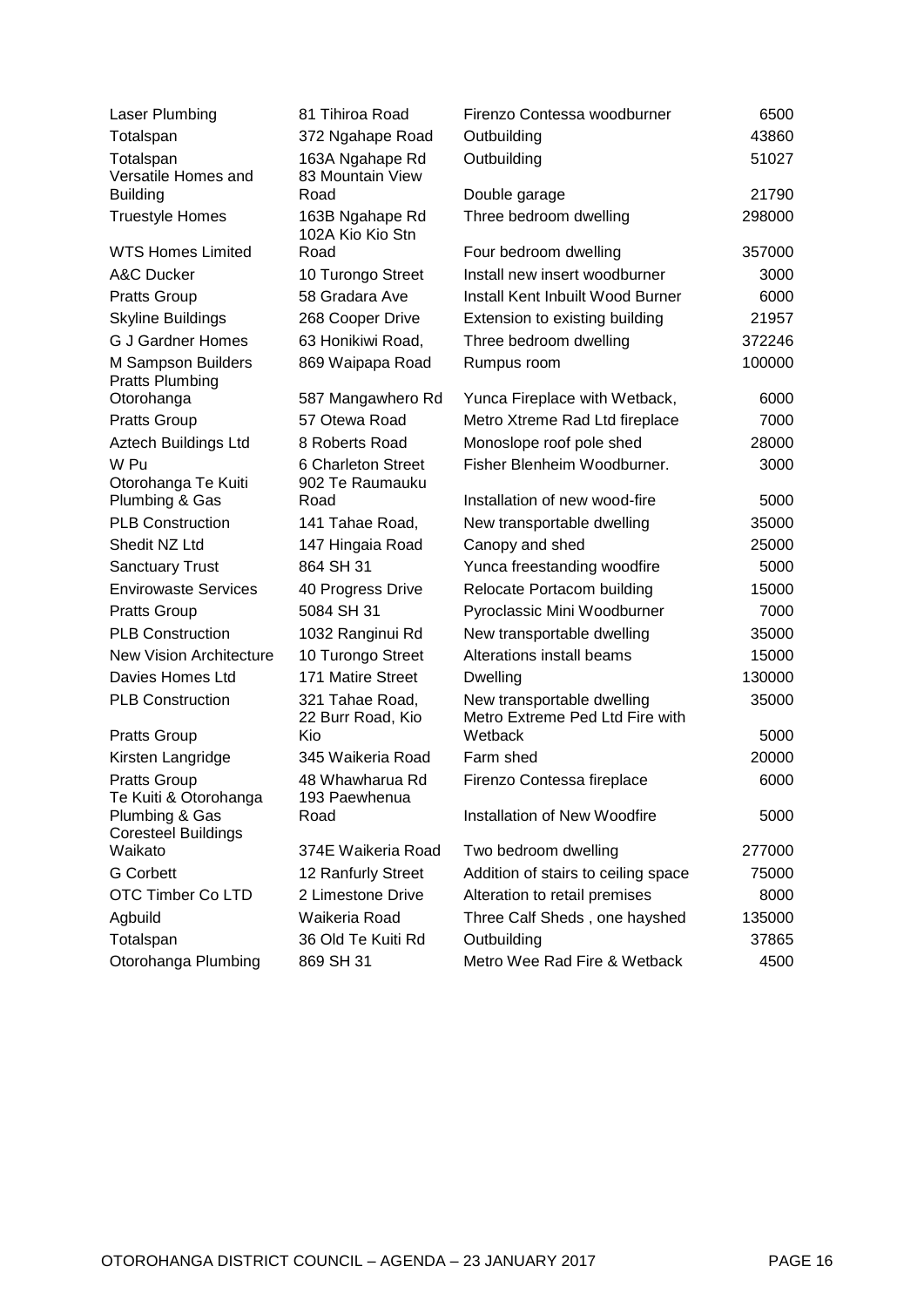#### **Attachment: Summary of Building Consents Issued for 1/10/17 to 31/12/17**

| <b>Applicant Name</b>            | Location                               | <b>Proposal</b>                      | <b>Estimated</b><br><b>Value</b> |
|----------------------------------|----------------------------------------|--------------------------------------|----------------------------------|
| Otorohanga District Council      | Kahorekau Road                         | New 400 m3 Reservoir.                | 140000                           |
| <b>B &amp; G Withers</b>         | 5448 SH 31                             | <b>Utility Shed</b>                  | 66000                            |
| <b>Paul Rattray Builders</b>     | 40 Turongo Street                      | Enclosure of mezzanine floor         | 160000                           |
| Dairytech                        | 75 Honikiwi Road                       | Farm Shed                            | 50000                            |
| <b>VNC Projects Ltd</b>          | Te Puia Road,                          | Relocate existing Dwelling           | 65000                            |
| Ross McGowan Building            | 66 Blackett Road                       | Three bedroom dwelling               | 283200                           |
| Davies Homes Ltd                 | 20 Mountain View Rd                    | Three bedroom dwelling               | 260000                           |
| A1 Homes waikato                 | 85 Te Raumauku Rd                      | Three bedroom dwelling               | 340867                           |
| <b>Department of Corrections</b> | Waikeria Road                          | Relocatable dwelling                 | 25000                            |
| <b>Department of Corrections</b> | Waikeria Road                          | Relocatable duplex dwelling          | 30000                            |
| R Dempsey                        | 142 Kaora Street                       | Construction of new dwelling         | 200000                           |
| ML Wood                          | Scown Road                             | Three bedroom dwelling               | 350000                           |
| TJ & L Collingwood Limited       | 170 Scown Road                         | Farm shed                            | 25000                            |
| Q & D West                       | Cooper Drive                           | New Double Garage                    | 50000                            |
| S Loughran & S Beem              | 3 Sangro Crescent                      | Convert carport into bedroom         | 15000                            |
| Legg Brothers Building Ltd       | 224 Ngahape Road                       | Convert carport into lounge          | 45000                            |
| <b>Gisler Architects Ltd</b>     | 335 Hoturoa Street                     | Addtion of garage and lounge         | 150000                           |
| <b>Dustex</b>                    | 498 Old Te Kuiti Rd                    | Filtration dust collector system     | 900000                           |
| D Whiteman & K Street            | 219 Mangamahoe Rd                      | Toyotami Laser 73 Diesel Heater      | 3000                             |
| Kiwi Transportable Homes Ltd     | 706 Puketawai Road                     | Three bedroom dwelling               | 50000                            |
| Alter Architecture Ltd           | Ngahape Road                           | Three bedroom dwelling               | 390000                           |
| <b>Woolly Farm Limited</b>       | 117 Mangamahoe Rd                      | Cattle underpass                     | 115000                           |
| PE & BM Taukiri                  | Mangati Road                           | Four bedroom dwelling                | 280000                           |
| WTS Ltd - Golden Homes Ltd       | 127E Main North Rd                     | Four bedroom dwelling                | 379390                           |
| <b>T</b> Silcock                 | 60 Kaimango Road                       | <b>Dwelling Additions</b>            | 50000                            |
| Maihiihi Settlers Hall Society   | 1034 Maihiihi Road                     | Demolition of Maihiihi Settlers Hall | 5000                             |
| <b>Wilshier Properties Ltd</b>   | <b>Factory Drive</b>                   | Install a 2 cubicle toilet layout    | 12000                            |
| <b>Letts Construction</b>        | 16-18 Progress Drive                   | New storage unit                     | 68000                            |
| FN & PK Scott                    | 766 Puketawai Road                     | Wood fire installation               | 3000                             |
| <b>SR Pinny</b>                  | 104 Tapuae Road                        | Hay barn                             | 35000                            |
| <b>WTS Homes Limited</b>         | 156 Te Tahi Road                       | Four bedroom dwelling                | 431860                           |
| <b>HCL Construction</b>          | 211 Honikiwi Road                      | Shed                                 | 24000                            |
| N Heppenstall Drafting Services  | 17A Haerehuka St<br>140 Waitomo Valley | Two bedroom dwelling                 | 350000                           |
| MS Bacon & DR Kay                | Rd                                     | A new 3 bay farm shed                | 13000                            |
| We Do It All Ltd                 | 80 Smith Road,                         | Four bay lean-to shed                | 18500                            |
| MK & SE Bethell                  | 333 Pekanui Road                       | New swimming pool and fencing        | 50000                            |
| <b>Parker Family Trust</b>       | 485 Te Tahi Road                       | Installation of septic tank          | 8474                             |
| <b>Waratah Farms Limited</b>     | 1035 Ormsby Road                       | Farrowing Room                       | 150000                           |
| Te Kuiti & Otorohanga Plumbing   | Haurua Road                            | Installation of new wood fire        | 4000                             |
| Te Kuiti & Otorohanga Plumbing   | 39 Mountain View Rd                    | Installation of new wood fire        | 4500                             |
| SM McGaughran                    | 12 Ellis Road                          | Double Garage                        | 27000                            |
| <b>WTS Homes Limited</b>         | 254G Pekanui Road                      | Three bedroom dwelling               | 391490                           |
| W & E Korkie                     | 171 Matire Street                      | Relocate portacom with ablutions     | 15000                            |
| A1 Homes Waikato                 | 34 Whitbourne Road                     | Three bedroom brick dwelling         | 310000                           |
| Totalspan                        | 163K Ngahape Road                      | Outbuilding                          | 37098                            |
| Skyline Buildings Hamilton Ltd   | 251 Old Te Kuiti Rd                    | Erect garage workshop                | 18622                            |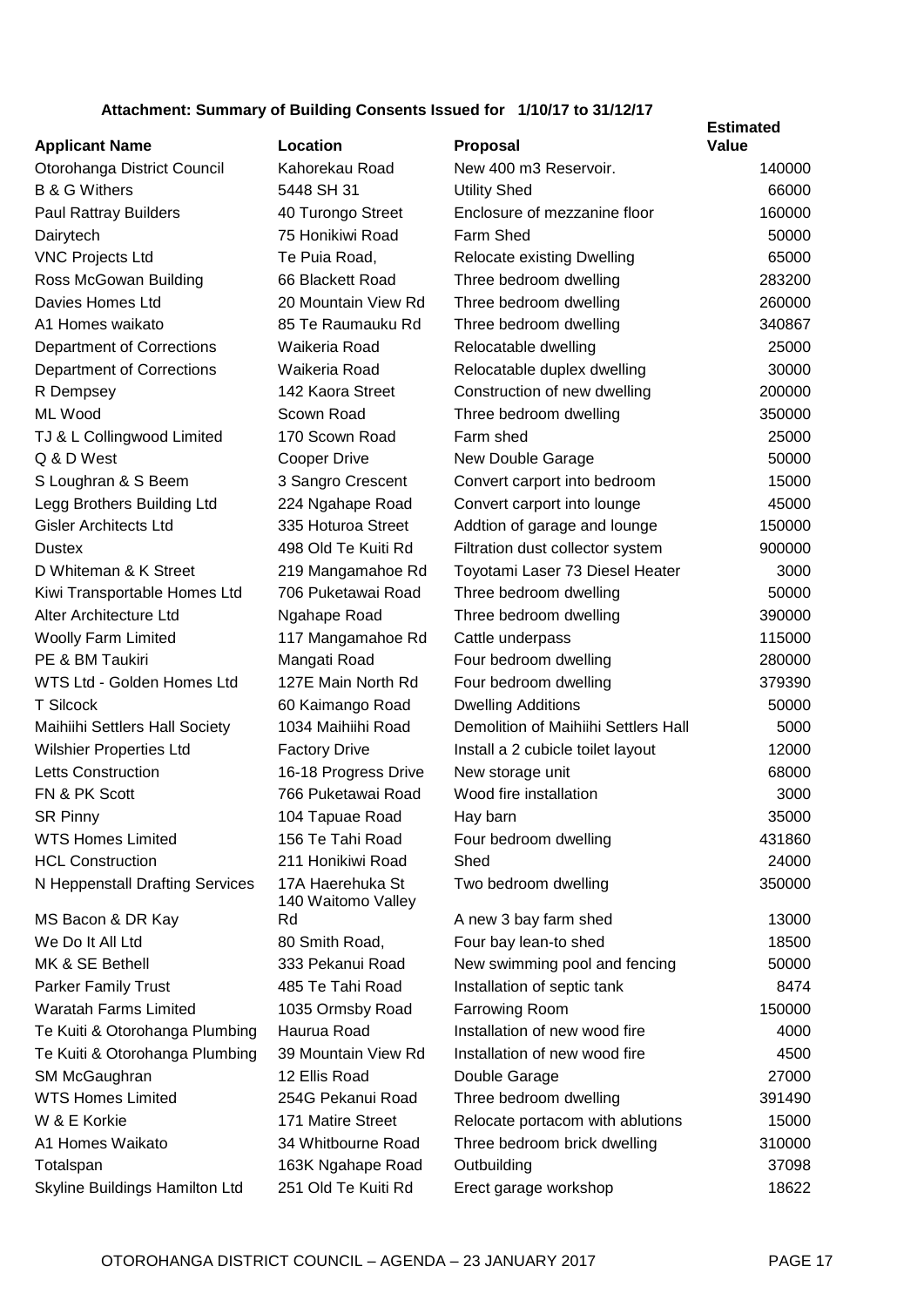#### **ITEM 233 ENVIRONMENTAL HEALTH OFFICER/LIQUOR LICENSING INSPECTOR'S REPORT FOR OCT-DEC 2017**

**To: His Worship the Mayor and Councillors Otorohanga District Council**

**From: Environmental Health Officer / Licensing Inspector**

**Date: 12 January 2018**

#### **Relevant Community Outcomes**

- The Otorohanga District is a safe place to live
- Ensure services and facilities meet the needs of the Community
- Promote the local economy and opportunities for sustainable economic development
- Manage the natural and physical environment in a sustainable manner

#### **Executive Summary**

The Environmental Health Officer and Licensing Inspector's report for the period October to December 2017.

#### **Staff Recommendation**

It is recommended that:

The Environmental Health Officer and Licensing Inspector's report for October to December 2017 be received.

#### **Report Discussion**

#### **Sale and Supply of Alcohol Act 2012**

A quarterly collaboration meeting took place between Otorohanga District Council, Waitomo District Council, Waipa District Council, and Waikato District Health Board on 25 October 2017 at Te Kuiti Hospital. In addition, the NZ Police were in attendance.

This meeting satisfies the requirements of s.295 Sale and Supply of Alcohol Act 2012 under which reporting agencies have a duty to collaborate.

Discussions were centred on licensing and enforcement issues around the districts. No concerns were raised and no complaints received regarding licenced premises operating in the Otorohanga District.

#### **Alcohol Licensing Processing Statistics**

| On Licences                | New        |   |  |
|----------------------------|------------|---|--|
|                            | Renewals   |   |  |
| Off Licences               | <b>New</b> |   |  |
|                            | Renewals   |   |  |
| Club Licences              | New        | 0 |  |
|                            | Renewals   | 1 |  |
| Managers certificates      | New        |   |  |
|                            | Renewals   | 2 |  |
| Special licences           |            | 8 |  |
| <b>Temporary Authority</b> |            |   |  |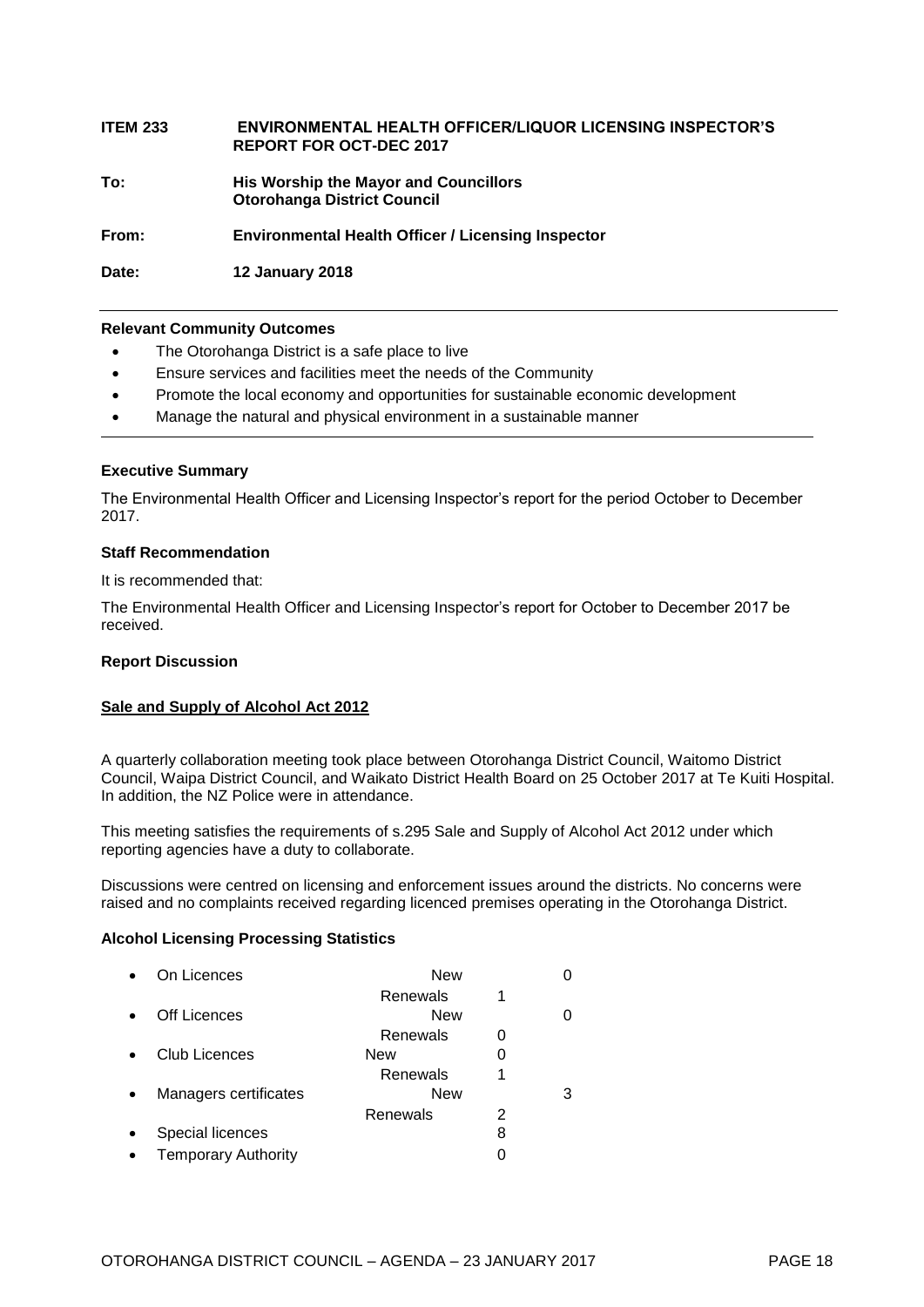#### **The Food Act 2014**

The new Food Act 2014 came into effect on 1 March 2016. The existing Food Hygiene Regulations 1974 will be revoked on 31 March 2018.

Most type of food operators are now required to register their risk based measure in the form of a Food Control Plan or National Programme before 31 March 2018.

All affected businesses have been notified and encouraged to apply before the deadline. Of the 40 registered food operators 43% have transitioned onto the new system.

The other operators who have yet to transition were invited to a workshop held at the Kiwi House on 18 October 2017. In attendance were three representatives from the Ministry of Primary Industries who were on hand to explain the new requirements of the legislation. There was a presentation followed by an open discussion on how it will affect the businesses. It was well received by the attending operators.

There was one new food business that opened in Otorohanga district this quarter and there one hygiene complaint received. The latter was for an existing premises and was related to an insufficiently heated product. The complaint was investigated and the owner was requested to supply training records for relevant staff. This was complied with and the complainant advised. Discussions with the operator regarding the new regime also took place.

There were 1 food control plan verification undertaken this quarter.

A Waikato Food Cluster group meeting was hosted by Thames Coromandel District Council and the Ministry of Primary Industries on 6 October 2017. This is a quarterly meeting between all territorial councils in the Waikato District and is an opportunity for inspectors (now known as verifiers) to discuss and seek clarification around the implementation and administration of the new Food Act 2014. Areas covered were specialised food procedures, allergens and compliance issues.

#### **Resource Management Act 1990**

#### **Noise**

No complaints received this quarter resulted in equipment seizure.

#### **The Health Act 1956**

There were one complaint received this quarter regarding smoke from a residential bonfire.

The owner and tenant were written to requesting that they undertake the action without causing nuisance.

No further complaints were received regarding this issues.

May Feinander

**Mary Fernandez ENVIRONMENTAL HEALTH OFFICER / LICENSING INSPECTOR**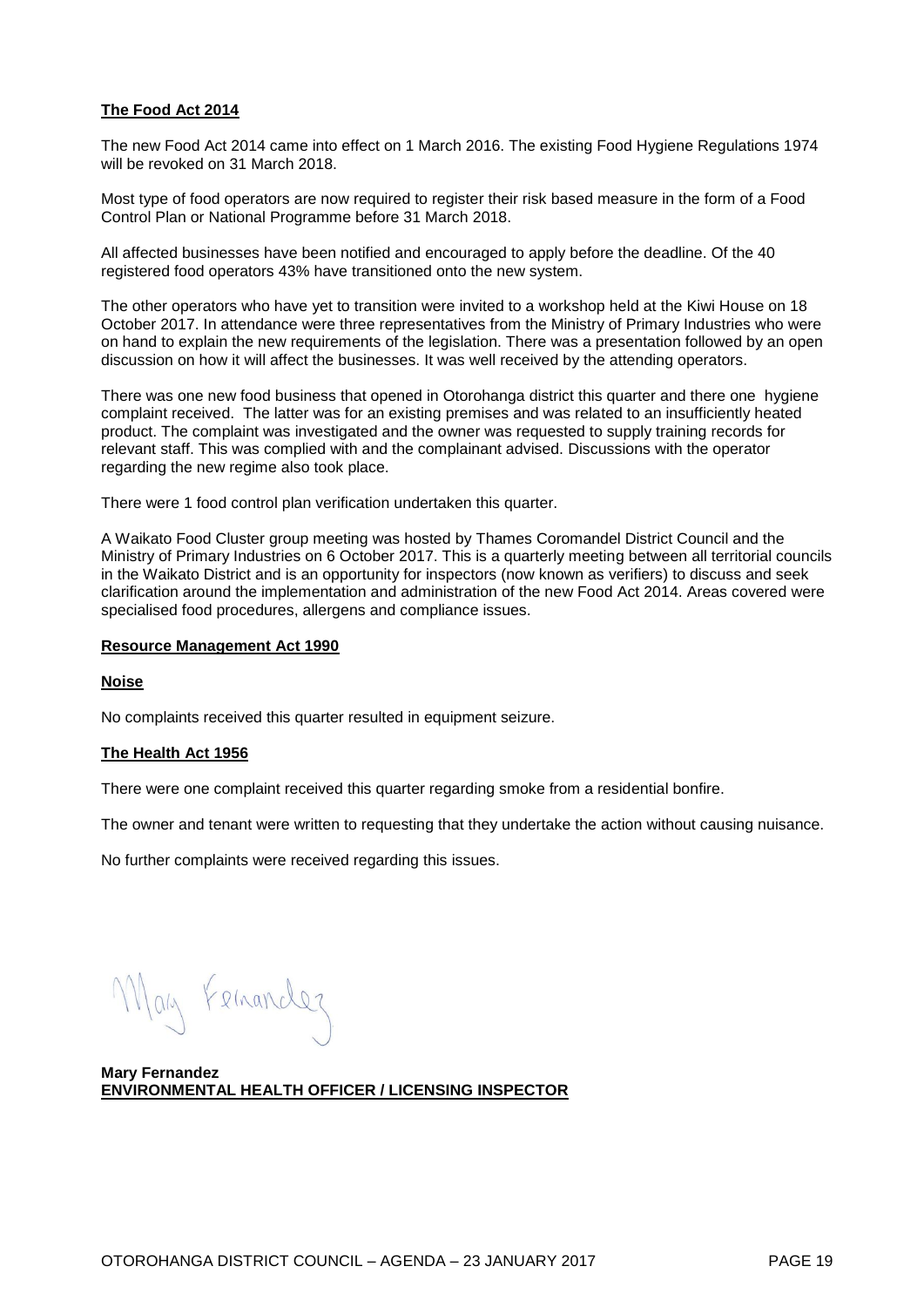|--|--|